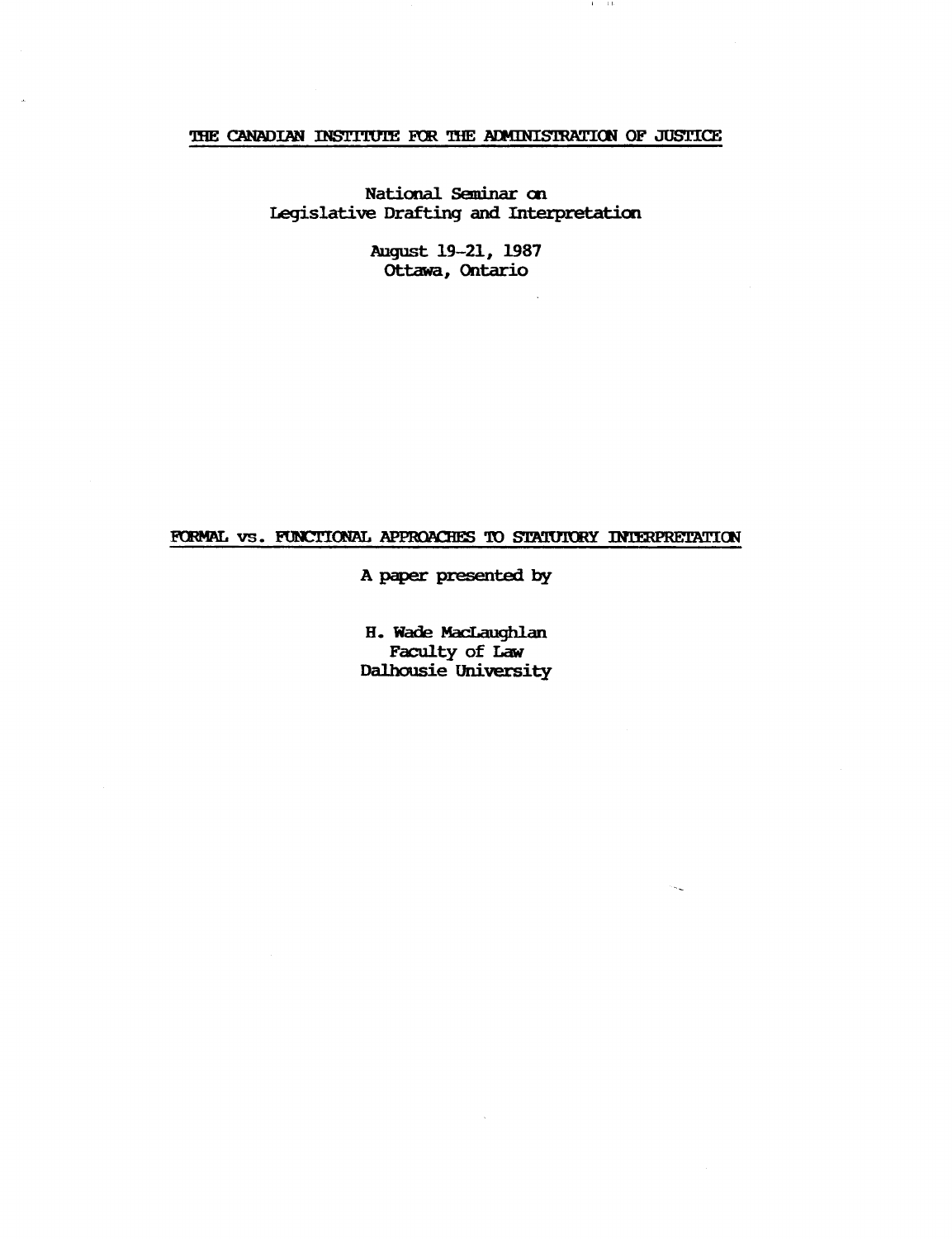## FORMAL vs. FUNCTIONAL APPROACHES TO STATUTORY INTERPRETATION

#### TEXT OF ADDRESS TO ANNUAL MEETING

#### CANADIAN INSTITUTE FOR THE ADMINISTRATION OF JUSTICE

OTTAWA, AUGUST 20, 1987

An interpretation of any legal text, if it is to successfully carry out the purpose of the text and be relevant to the community in which it operates, must consist of two essential elements. It must actively seek to elaborate an objective for the text; and, it must openly seek to achieve that objective by taking a conscientious measure of the relevant social context. This approach may be called "functional". The alternative to functionalism, at least in a paradigmatic sense, is formalism. A formal approach follows the rules; it searches for meanings in, not results from, legal texts.

The Oxford English Dictionary defines formalism as: "strict or excessive adherence to prescribed forms." Functionalism does not appear in the Oxford. For my purposes functionalism is interchangable with instrumentalism. Its root is the Latin verb "fungor", meaning to perform, execute or administer.<sup>1</sup> It connotes an active approach to law, one which is sensitive to purposes and to contexts. A functional interpretation is self-consciously policy-executing while a formal approach minimizes the element of choice on the part of the interpreter.

My project today is to make an assessment of the extent to which legal, and in particular statutory, interpretation in Canada adheres to formalism and/or functionalism. At the present time I identify three broad styles of interpreting legal texts in Canada. These will be presented in turn from the most to the least formal. Then I will consider the criticisms of the respective models. Related to this cririque will be an assessment of any prospects for change.

The balance between formalism and functionalism in legal interpretation involves more than a simple question of method. It ultimately engages us in a debate about our vision of law and its role in society. Specifically, we cannot avoid premising our approach to interpretation upon a theory of language and communication, nor can we escape the debate about the constitutional separation of powers. Perhaps most important, the balance between formalism and functionalism raises major questions regarding the administration of justice. What resources are we willing to commait to preparing the factual records necessary for a proper functional analysis? In more familiar doctrinal terms, there is the issue of extrinsic evidence and the introduction of a record of legislative facts. Ultimately there is an important question for the community of just how much power we want to give to lawyers and judges and administrators in the making of policy through interpretation. What confidence do we have in the

<sup>&</sup>lt;sup>1</sup>. For a comprehensive analysis of the significance of these concepts in legal theory and legal reasoning, see: Quevedo, "Formalist and Instumentalist Legal Reasoning and Legal Theory" (1985), 73 Cal. L.R. 119. For a context in which I use the terms with some frequency, see MacLauchlan, "Judicial Review of Administrative Interpretations of Law: How Much Formalism Can We Reasonably Bear?" (1986), 36 U. of T. L.J. 343.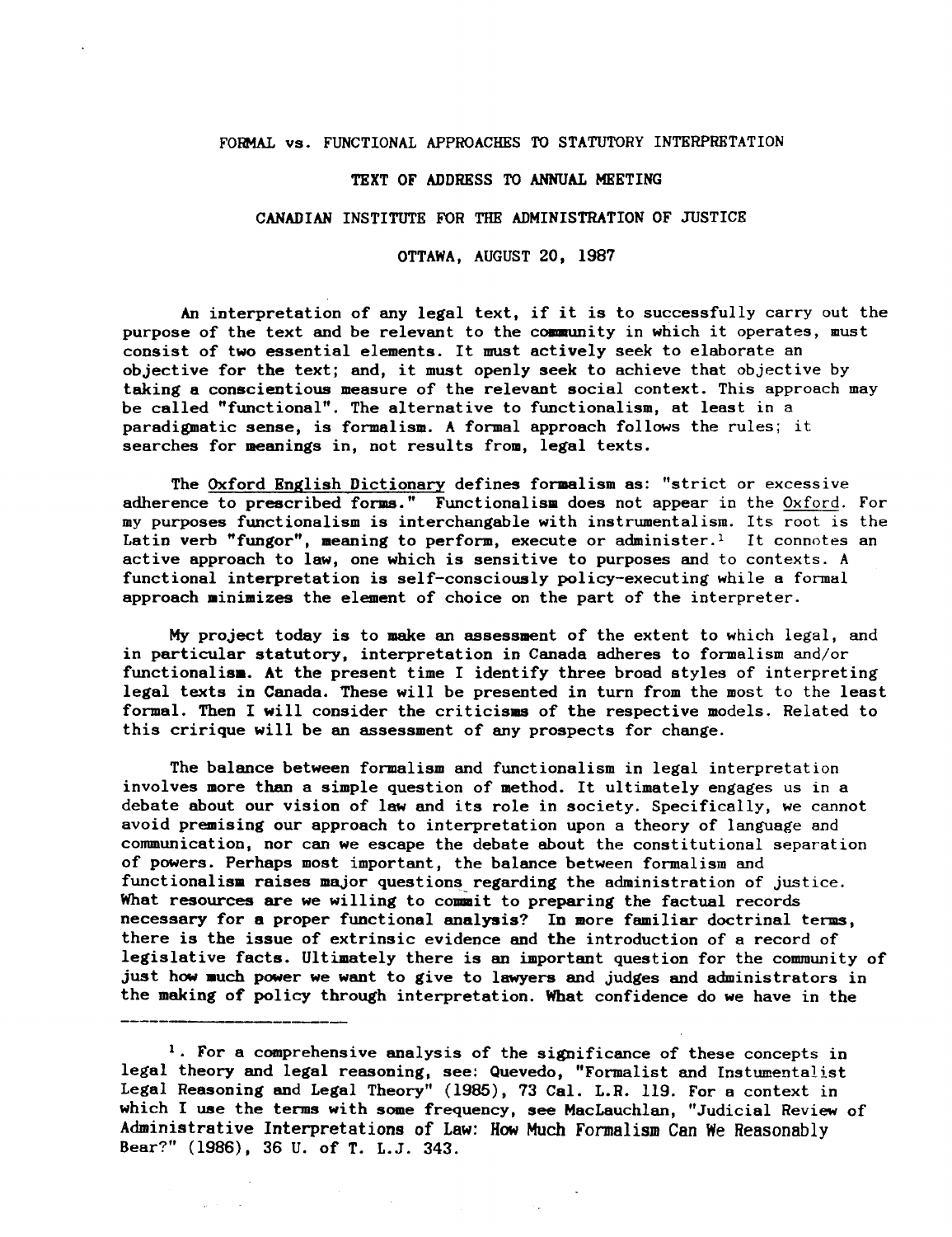## policy-making capacities of legal interpreters?

These are all serious questions, questions which have typically been submerged, perhaps inadvertently, perhaps consciously, in debates about methodologies of statutory interpretation. The identified issues may seem like a lot to claim for a debate about interpretation, a subject which we have traditionally thought of as dull and technical. But maybe that is what this paper is ultimately about: the significance of interpretation and the consequences of preferring a formal over a functional method. It is doubtless apparent that this paper will not be able to or even attempt to offer a thesis on all of these fundamental questions. What it will attempt to do is to illustrate the significance of the choice between formal and functional approaches to interpretation, to demonstrate how we have struck the balance between the two in Canada, and to speculate about how we might redefine that balance.

#### The Choice Demonstrated

There are three prevailing styles of statutory interpretation in use in Canada. They may be considered as the "words and phrases" approach, the "read the text/apply the rules/find the meaning" approach, and the "field sensitive" approach. The "words and phrases" style is largely positivistic, searching for meanings rather than solutions. Moreover, it is heavily influenced by the common law doctrine of stare decisis. It is an elementary reaction by common lawyers to issues of statutory interpretation. Practitioners of the "read the text/apply the rules/find the meaning" take their interpretive responsibility more seriously than do adherents of the "words and phrases" school. They follow a complex of interpretive rules and they take the text seriously. This style of interpretation represents the proficient mainstream of statutory interpretation in Canada. It prevails in scholarly writing about interpretation and may be seen in the most conscientious interpretive opinions. The "field sensitive" style is selfdescriptive. It pays more attention to context. To date it finds limited application, essentially being employed by some of our more experienced administrative decisionmakers and, by times, in constitutional interpretation.

(i) "Words and Phrases"

Practitioners of this style like to "look up the answer". After identifying an ambiguity in a particular word or grouping of words in a legal text they go in search of an authoritative interpretation. Typical devotees of the "words and phrases" school do not even believe that the whole text must be seriously studied. An authoritative interpretation almost invariably consists of a judicial opinion "interpreting" the same word or phrase. It is not necessary that the earlier interpretation pertain to a comparable statutory context. For that matter, the "meanings" of words or phrases are often lifted from common law opinions. Frequently used sources include Black's Law Dictionary2 and the Words and Phrases<sup>3</sup> volume of the Canadian Abridgment. It may not even be treated as

<sup>2 (</sup>West Publishing, 5th ed., 1979)

<sup>&</sup>lt;sup>3</sup>. Words and Phrases (Revised) Judicially Considered in Canadian Reports ( 2d ed., 1984)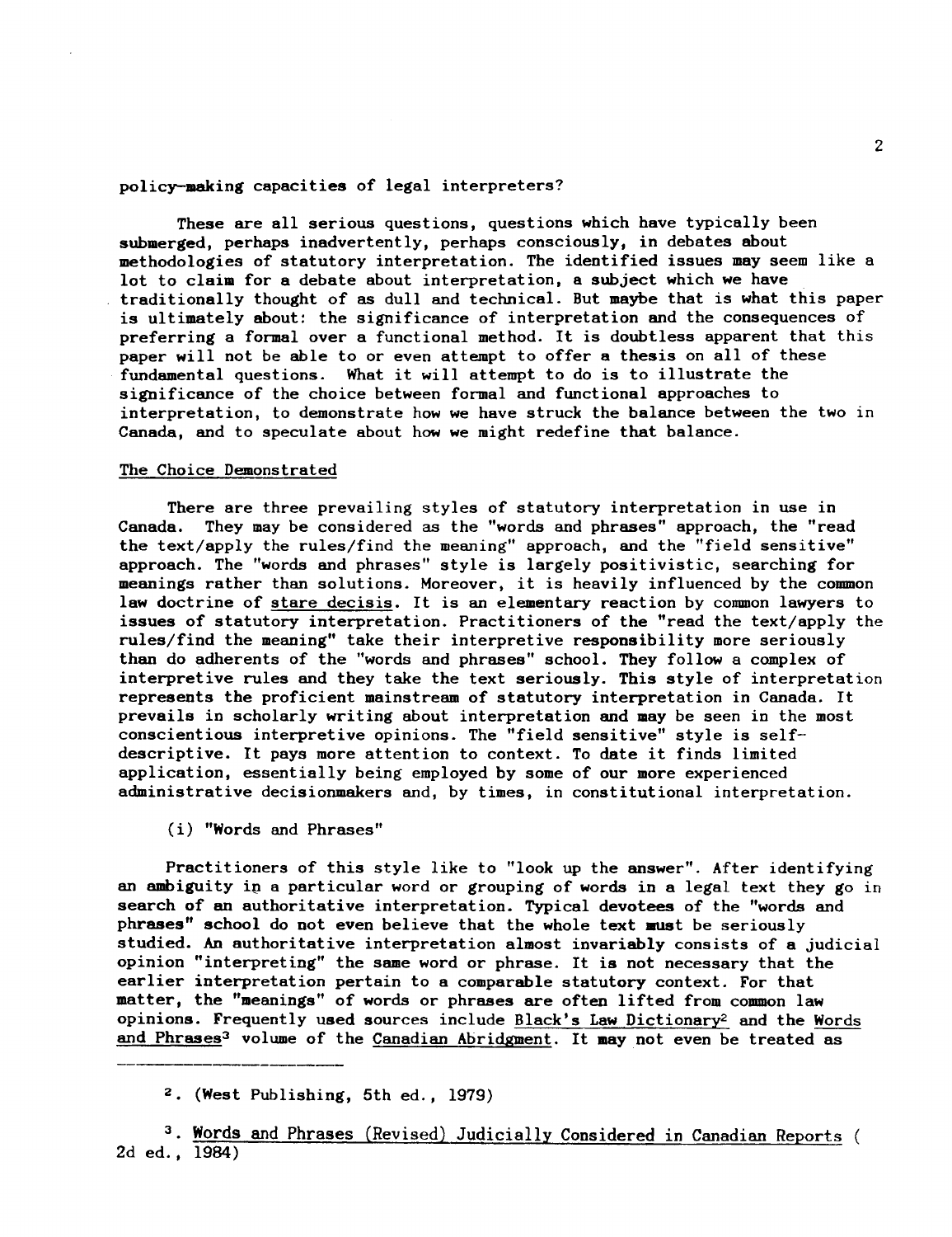significant that the compendium of authoritative interpretations has been developed with respect to other jurisdictions, which is the case with Black's Law Dictionary. <sup>4</sup>

The classic instance in Canadian jurisprudence of the application and subsequent rejection of a "words and phrases" approach may be seen in the "Persons" case. In the 1920's a group of Canadian women raised the question of whether they were eligible as "qualified persons" for appointment to the Senate, within the terms of s.24 of the Constitution Act, 1867. The case against them was that women were not able to hold office in England at the time of Confederation, and therefore the intention of Parliament(U.K.) was to include only men in the words "qualified persons". Early in its reasons for decision the Supreme Court made it clear that their role in deciding the issue was to be exclusively formal. In the words of Chief Justice Anglin:

In considering this matter we are, of course, in no wise concerned with the desirability or the undesirability of the presence of women in the Senate, nor with any political aspect of the question submitted. Our whole duty is to construe, to the best of our ability, the relevant provisions of the B.N.A. Act, 1867, and upon that construction to base our answer. 5

This type of disclaimer is frequently found in reasons for judgment when a court intends to reach a conclusion contrary to good sense but which the court feels it is "duty-bound" to do lest it be seen to engage in something more political than simply "looking up the answer". In any event, the Supreme Court went on to hold that an 1868 English decision interpreting Lord Brougham's Act, conncerning the right of women to vote in the United Kingdom, was "of the highest authority" in determining that women were not meant to be involved in politics, "chiefly out of respect to women, and a sense of decorum, and not from their want of intellect".6 In the view of the Supreme Court, the common law incapacity of women to hold public office was clear and: "[IJt would be dangerous to assume that by the use of the ambiguous term 'persons' the Imperial Parliament meant in 1867 to bring about so vast a constitutional change affecting Canadian women".7 In what has become a landmark in Canadian constitutional jurisprudence, the Privy Council reversed the Supreme Court and expounded the view that the constitution was "a living tree capable of growth and expansion within its natural limits". Lord Sankey also commented:

Their Lordships do not conceive it to be the duty of this Board it is certainly not their desire - to cut down the provisions of the

<sup>4</sup>. The subtitle of Black's is: "Definitions of the Terms and Phrases of American and English Jurisprudence, Ancient and Modern"

<sup>5</sup>. Reference as to the Meaning of the Word "Persons" in Section 24 of the British North America Act, 1867, [1928] S.C.R. 276, at 281.

<sup>6</sup>. Chorlton v. Lings (1868), L.R. 4 C.P. 374, at 392.

 $7.$  Supra, note 5, at 287.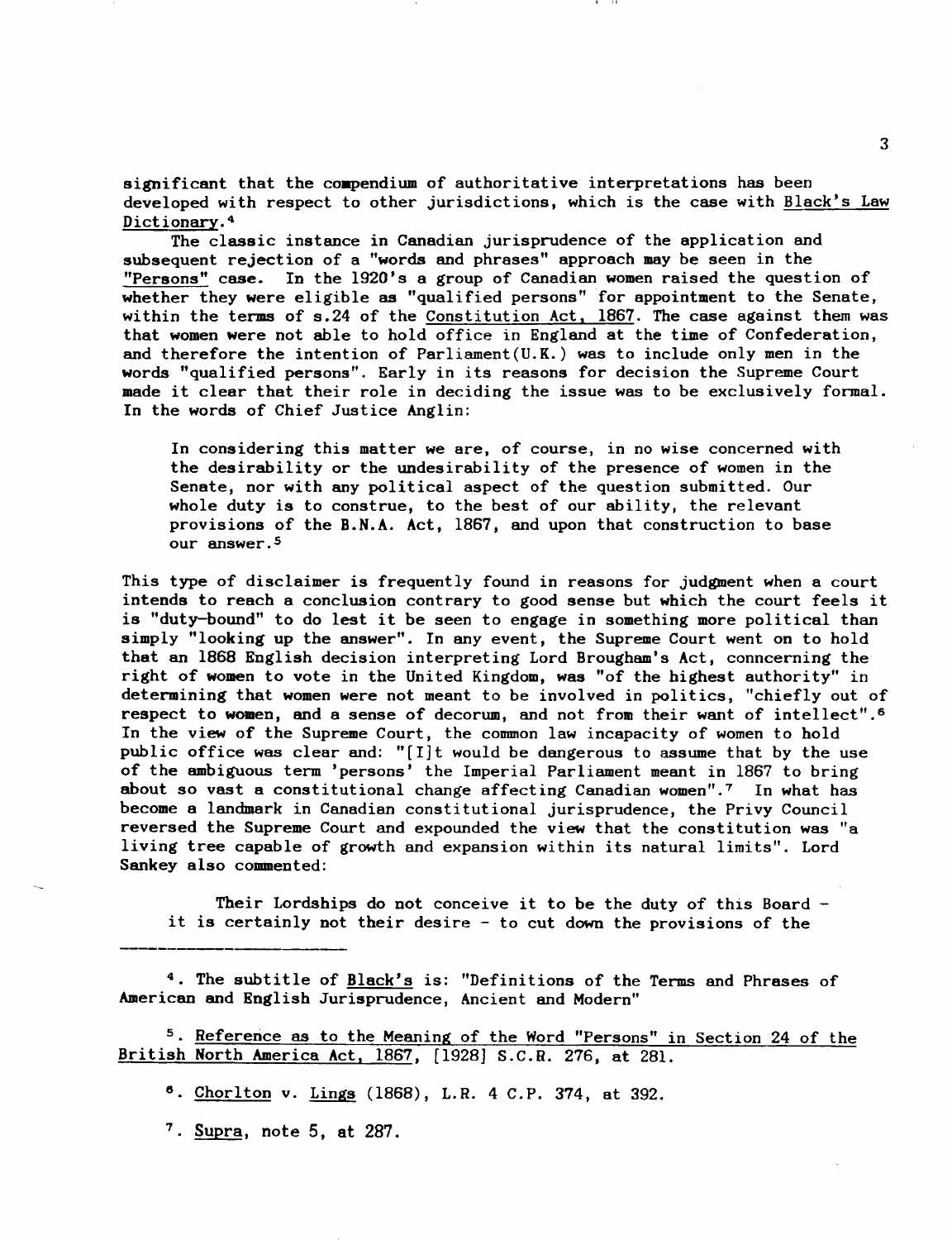Act by a narrow and technical construction... <sup>8</sup>

This judgment is a landmark in Canadian jurisprudence. However it would probably be misleading to suggest that the "living tree" attitude toward legal texts is a prevailing one. Some will say that the approach is limited to constitutional interpretation. Some may even say, and there is a substantial basis in the judgment itself for this, that it is limited to constitutional provisions which do not involve the division of powers. In any case, it is sobering to remember that it was the Privy Council that determined in a constitutional interpretation of great significance for Canada that the power of the federal government to legislate with respect to "regulation of trade and commerce" ought to be given the same meaning as the words "regulations of trade" in the 1706 Act of Union between England and Scotland. 9

 $1 - 14$ 

There is some evidence that the "words and phrases" approach is being resisted in the interpretion of ordinary statutes. For example, while early interpretations of industrial relations legislation used the common law doctrine relating to master and servant to deny dependent contractors the protection of the legislation on the ground that they were not "employees",<sup>10</sup> a similar argument has recently been rejected by Alberta courts in response to a claim that dependentdepenednt contractors were not protected by prohibitions in human rights legisl; ation against discrimination in "employment".<sup>11</sup> Happily the Alberta Courts appreciated that, irrespective of what the common law may have considered to be appropriate in the master-servant context, to tell a dependent trucker who has allegedly been refused work because he is Black that his situation falls outside the scope of the legislative scheme is to fail to accomplish the objectives of human rights legislation. When dealing with the interpretation of human rights legislation in another context the Supreme Court of Canada has taken the position that: "[T]he accepted rules of construction are flexible enough to enable the court to recognize in the construction of a human rights code the special nature

8. Edwards v. Attorney General of Canada, [1930] A.C. 124, at 136.

<sup>9</sup>. Citizens Insurance Company of Canada v. Parsons (1881), 7 App. Cas. 96, at 112.

<sup>10</sup>. E.g. <u>Re Lunenburg Sea</u> Products Ltd.; Re Zwicker, [1947] 3 D.L.R. 195 (N.S.C.A.). For a critique of the tendency to apply common law standards to the case of the dependent contractor in the interpretation of labour relations legislation, see Arthurs, "The Dependent Contractor: A Study of the Legal Problems in Countervailing Power" (1965), 16 U. of T.L.3. 89.

For a critique of the use of the doctrine of precedent in the place of a sympathetic reading of a consumer protection statute, see Tancelin, "Exemple d' Application de la regIe du precedent et d' interpretation stricte du droit 'statutaire'" (1980), 40 Rev. du B. du Q. 364.

<sup>11</sup>. Re Cormier and Alberta Human Rights Commission et al. (1984), 14 D. L. R. (4th) 55 (Alta. Q.B.); Re Pannu (1986), 47 Alta L.R. (2d) 56 (C.A.).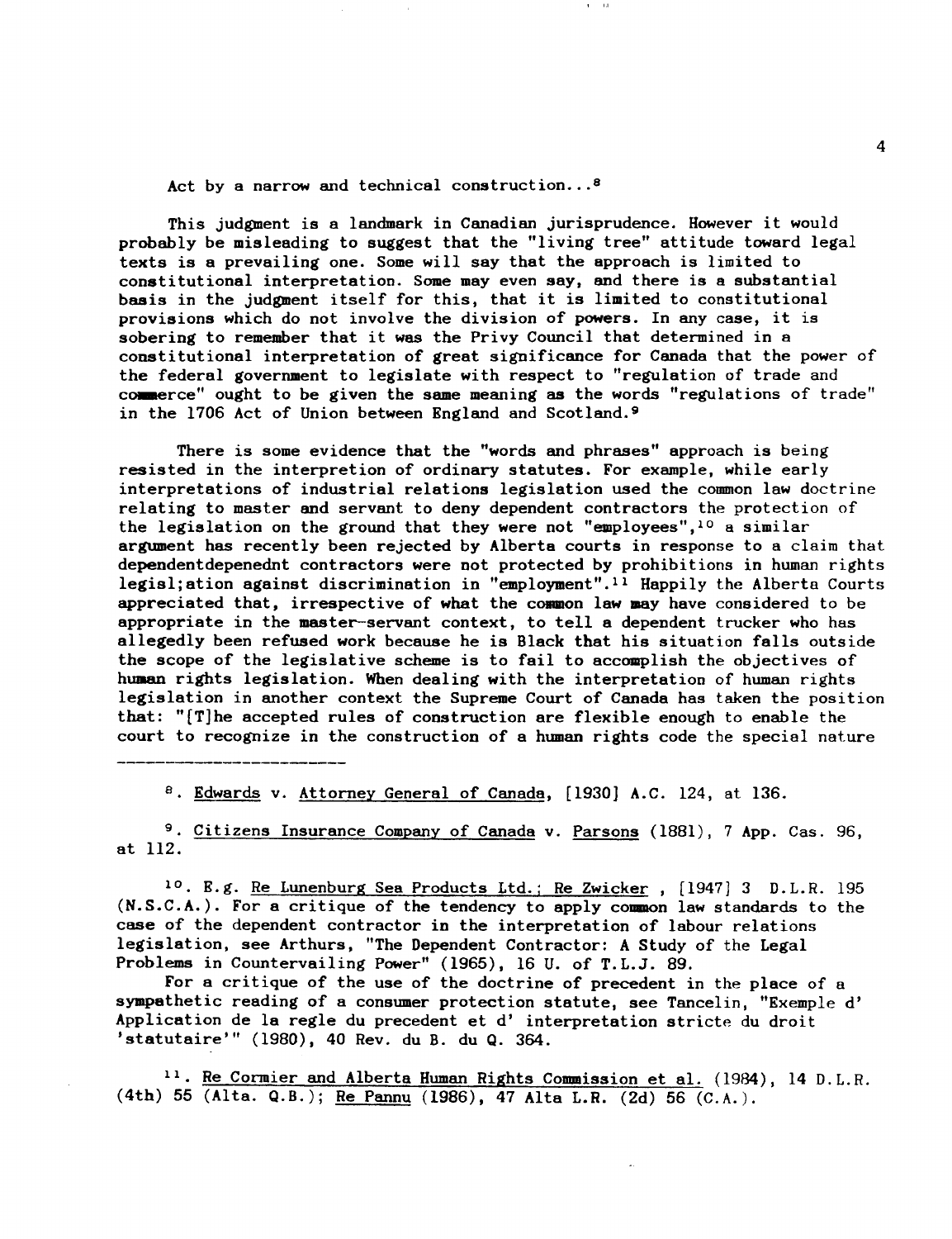and purpose of the enactment".12

While one would hope that we have now had enough experience with statutory interpretation to be beyond simply "looking up the answer", there is little room for complacency. It is especially troubling that administrative decisionmakers, charged with the administration of unique statutes, can still be seen to adopt a "words and phrases" approach. 13 If administrative decisionmakers cannot be counted on to be sensitive to their particular statutory contexts, and to adopt a more functional style than is exemplified in the "words and phrases" approach, there may be little hope for a less formal style to prevail in the judicial forum. Perhaps the most discouraging element to contemplate in terms of the prospects of moving away from a "words and phrases" approach to interpretation is the fact that we continue to form students to be essentially common lawyers. So long as the case method and the concept of precedent maintain their current hold on legal education, we are likely to continue to see lawyers entering the practice of law with the idea that the most reliable analysis of a problem of statutory interpretation lies in a "words and phrases" approach.<sup>14</sup>

Those who are inclined to be complacent about the passing of "words and phrases" as a style of interpretation in Canada ought to consider an exchange which took place recently before the Special Senate Committee studying the Meech Lake constitutional accord. The witness before the Committee was former Senator Eugene Forsey, a widely recognized constitutional scholar. Notwithstanding his broad experience with many aspects of Canadian law and society, Mr. Forsey was unwilling to express a view as to the meaning in the constitutional accord of the word "society". This is the exchange which took place in the Committee:

Senator John Stewart: "What will the courts decide the word 'society' means? Mr. Forsey: "The meaning of the word society puzzles me. It [the question] would have to be addressed to someone with more knowledge of the law than I possess."

Senator Royce Frith: [After indicating that he had consulted Sanagan's Words

<sup>12</sup>. Ontario Human Rights Commission v. Simpson Sears Ltd. (1985), 23 D.L.R. (4th) 321, at 328 (S.C.C.).

13. In the Cormier decision, supra, note II, the Alberta Human Rights Commission accepted the restrictive argument that was later rejected by the Court. In a recent decision of the Nova Scotia Municipal Board, a restrictive interpretation of standing to appeal municipal planning decisions was adopted by the Board on the ground that the same words which the Municipal Act employed, i. e. to grant standing to "aggrieved persons", had been interpreted in a nineteenth century English bankruptcy statute to require a pecuniary interest: Re Riverlake Residents' Association, April 30, 1985, unreported. See comment by A. Kaiser, (1985), 9Dal L.J. 811. A bill was introduced in the 1987 session of the Nova Scotia legislature to extend the definition.

14. On this topic see Prodeedings of the Annual Meeting of the Administrative Law Section of the Canadian Association of Law Teachers, "The Teaching of Legislation in Canadian Law Faculties" (1987), 11 Dal. L.J. forthcoming. Also Calabresi. A Common Law for the Age of Statutes (1983).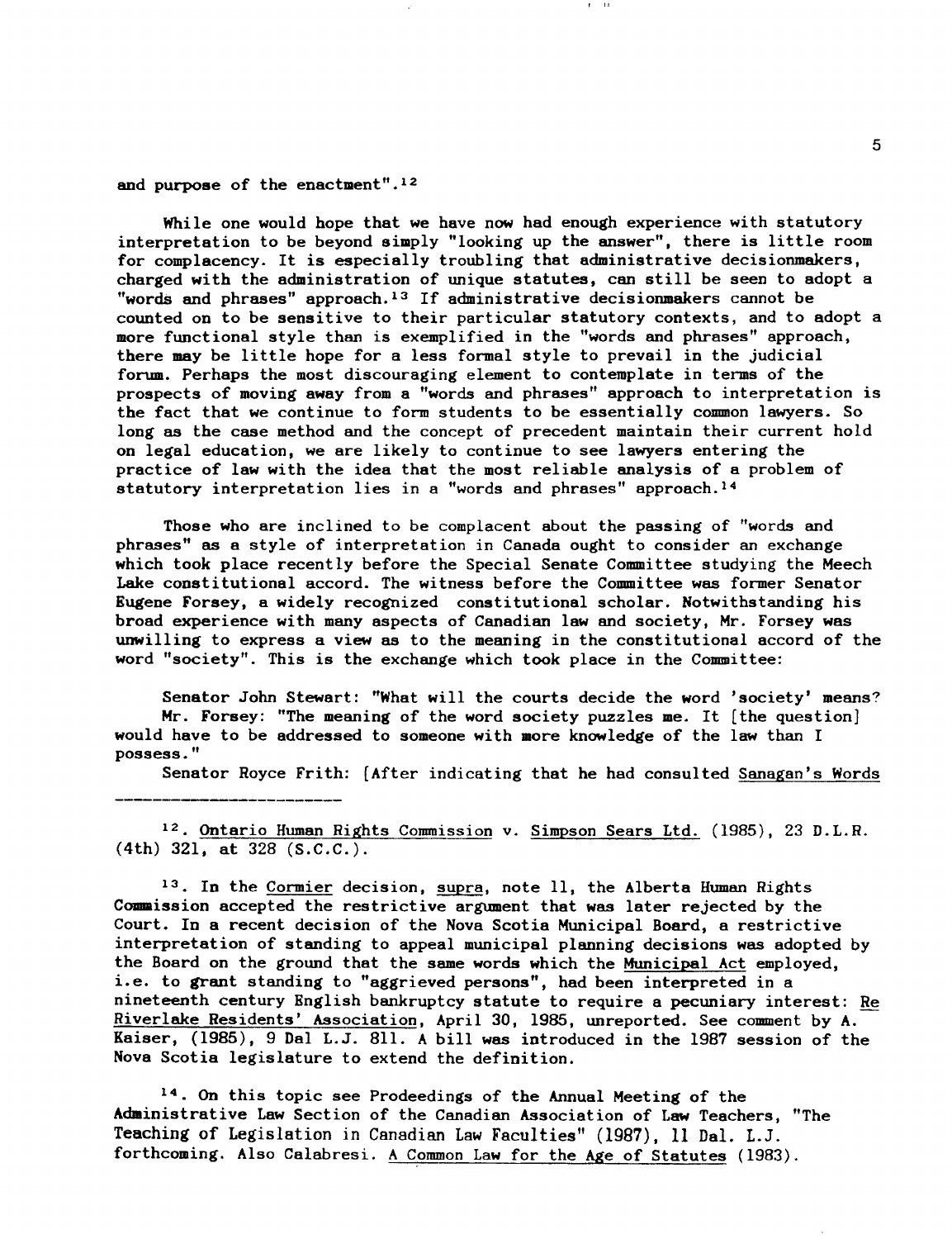and Phrases Judicially Considered<sup>15</sup> ] "There is nothing in this book between the words 'soap' and 'sodomy'."16

If the members of the Canadian Senate do not have enough confidence to engage in a discussion regarding possible interpretations of the word "society" in a constitutional accord without reference to books on words and phrases,<sup>17</sup> and if Eugene Forsey has to defer on this question to someone "with more knowledge of the law", we obviously have some way to go before the "words and phrases" style of interpretation can be pronounced to be out of style in Canada. In the meantime we ought to have some serious concerns about our capacity to engage in meaningful legal or political decisionmaking.

(ii) "Read the text/apply the rules/find the meaning"

This style may be considered to be the "proficient mainstream" of statutory interpretation in Canada. It marks a significant advance on the "words and phrases" style in that it takes legislative texts seriously. Indeed it is the "read the text" aspect of this method of interpretation which is its greatest accomplishment. What distinguishes the approach as formal is its adherence to the notion that there are rules of interpretation which can be applied to deduce the meaning of the text or, as it is more commonly expressed, "the intention of the legislature".

The established exemplar of this style is Maxwell on the Interpretation of Statutes.<sup>18</sup> This work deals in rules of interpretation, the primary one being the literal rule. According to Maxwell: "The object of all interpretation is to discover the intention of Parliament, 'but the intention of Parliament must be deduced from the language used'".<sup>19</sup> Not all followers of the "read the text/apply the rules/find the meaning" style are as religious in subsribing to the rules of interpretation as is Maxwell's. For example, Professor Cote prefers to speak of principles of interpretation and admits that the results are often contradictory. He also says that interpretation is a rhetorical process, one in which: "Using the arguments drawn from this armoury (of principles of statutory interpretation], lawyer nad judge weave together a plea with which to convince

15. "Sanagan's" refers to The Encyclopedia of Words and Phrases Legal Maxims Canada 1825 to 1978, (3d ed., 1978). Gerald D. Sanagan, Q.C. editor. In the Introduction to Sanagan's, it is said that "The precise use of words requires an exact knowledge of their meaning and connotation."

18. Globe and Mail, July 4, 1987, p.A-3, coL2. Refering to Committee Proceedings of Tuesday, June 30.

18. P. St. J. Langan (ed.) (12th ed, 1969).

19. Ibid., at 28.

17

6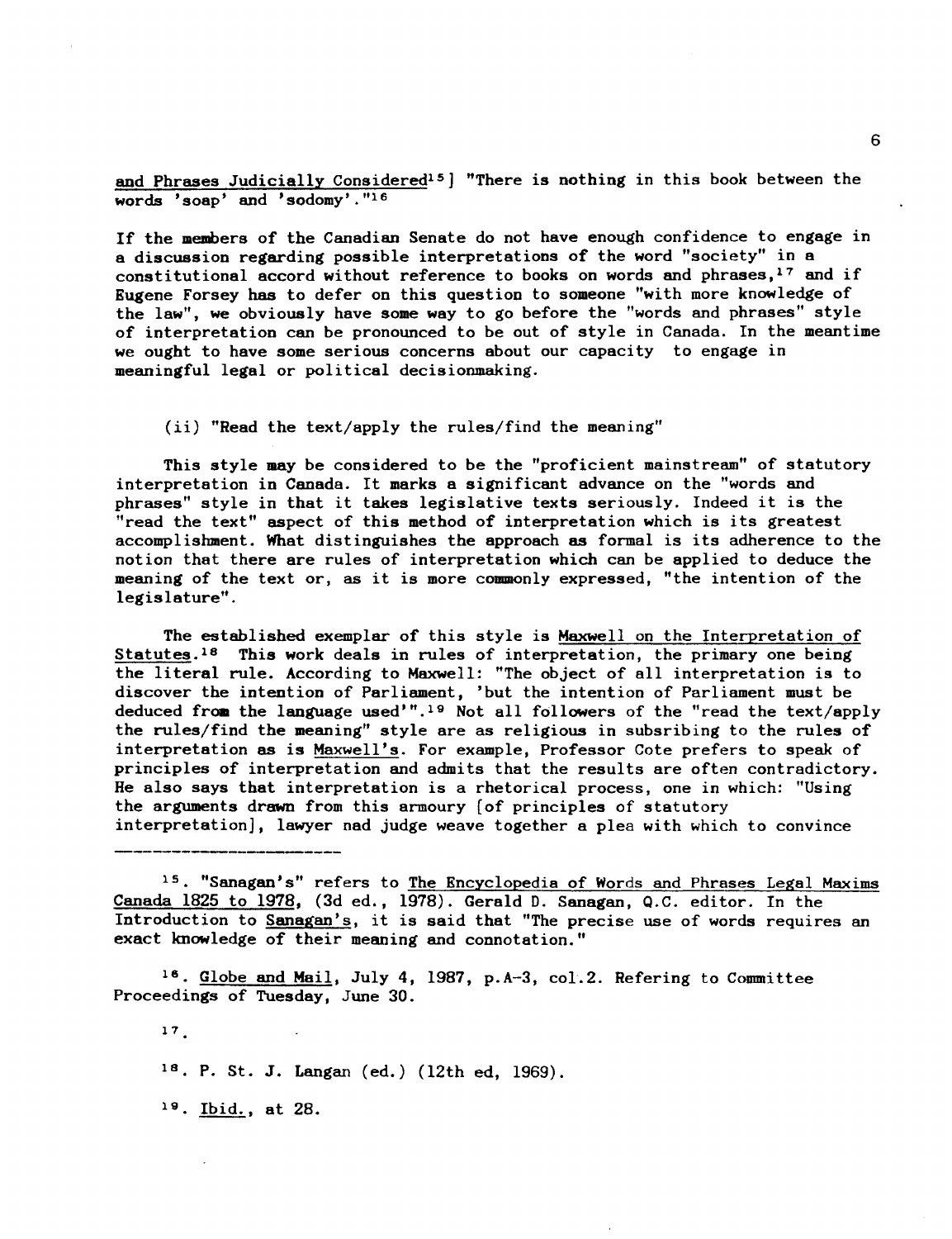their audience."2o That is not to say that Professor Cote denies the value of an approach which follows the rules. And there is no question as to the primary purpose of the interpretive exercise, that being to ascertain "the 'true' meaning or effect of the enactment".21

The are several significant features of this style of interpretation. The first is that it encourages a rigourous methodology. The emphasis in the works of Professors Cote and Dreidger upon grammatical and logical analysis is already a major contribution when it is considered that they are written for a professional audience who need regular reminding to read the text. Indeed Professor Dreidger makes it clear that his work is concerned about methods rather than about rules or canons of construction.<sup>22</sup> The first step in his preferred method is that the Act as a whole is to be read in its entire context. Again, however, the purpose of this rigourous analysis of the text is "to ascertain the intention of Parliament".<sup>23</sup> The second feature of this style of interpretation is a basic belief in the meaning of words. It is only when the ordinary and grammatical sense of the words discloses an ambiguous legislative intent that recourse is had to the legislative purpose or to other interpretive "methods" to resolve the ambiguity.<sup>24</sup> What is probably the most formal feature of this style is that it makes very limited reference to what adherents of this method would call extrinsic evidence. The occasions on which such evidence is to be taken into account are very rare.<sup>25</sup> Even when Professor Cote develops what he calls the contextual method, its major point of reference is to the internal logic of the statute and to harmony with other statutes, not to an empirical assessment of various competing interpretations.

If all interpreters could be counted on to follow the rigourous analysis of

 $20.$  P.-A. Cote, Interpretation des Lois (1982), and The Interpretation of Legislation in Canada (1984, trans.), at 22. (Unless otherwise indicated references are to the English translation of Cote.). For an elaboration of this theme regarding the rhetorical effect of the various rules of interpretation, see: Cote, "Les Regles d' Interpretation des Lois: Des Guides et des Arguments" (1978), 13 R.J.T. 27S.

 $21.$  Ibid., at 18. The other major Canadian work from this school of interpretation on interpretation is Dreidger, Construction of Statutes (2d ed., 1983). Of course there are distinctions of style and of scholarship between these two works. Other major works belonging to this "school" include: Pigeon, Redaction et Interpretation des Lois (2d ed., 1978); Beaupre, Construing Bilingual Legislation in Canada (1981).

 $22.$  Ibid., at vii.

<sup>23</sup>. Ibid., at 105.

24 This restriction is more evident in the methodology of Professor Dreidger. Professor Cote encourages interpreters to apply "all relevant principles" and "prepare a kind of balance sheet."(at 20).

 $25.$  See Dreidger, supra, note  $\overline{\phantom{a}}$  at 150-154.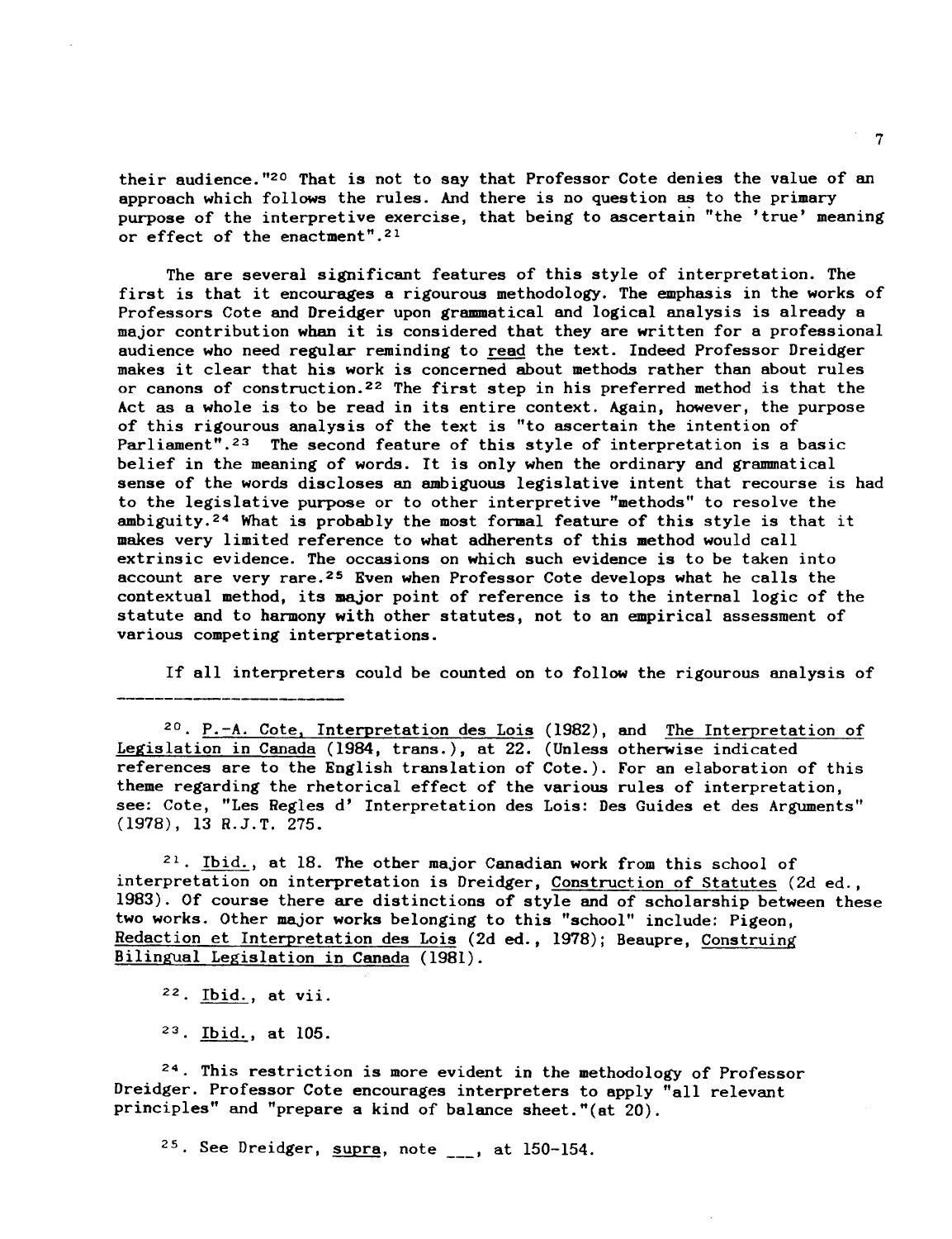Professors Cote and Dreidger, the formalism of the "read the text/apply the rules/find the meaning" style would at least ensure a consistency of method, if not necessarily of outcome. There are however two major risks. One is that result-oriented judges and lawyers will bend the rules to suit a particular purpose. The second, potentially more insidious, risk is that lawyers will inadvertently misapply the rules but naively believe that they have found the true answer. The first concern was expressed by Professor John Willis in what has become a landmark of Canadian legal scholarship.26 According to Willis statutory interpretation is a matter of trying to guess what meaning a court will attach to a statutory provision. The three approaches of the literal, golden and msichief rules are, in the view of Professor Willis, completely malleable. In his words: "You must not, therefore, be misled into believing that the theoretical acceptance by your court of the approach for which you are contending will automatically result in a decision in your favour. What will they do, and not what will they say, is your concern.  $"27$ 

The second concern about a rule-centred approach is that interpreters will actually believe in the rules to the point that they expect to find the "answer" and that they will follow this answer even if it does not make much sense to do so. An illustration of such an interpretation may be found in a decision of the Nova Scotia Rent Review Commission regarding a claimed exemption from the rent review scheme for a university student residence. The Nova Scotia Rent Review  $Act^{28}$  imposes a ceiling on rental increases for most "residential premises" but excludes a number of types of premises from the application of the statute. Among the exceptions are:

> (i) a university, a college, an institution of learning, a public hospital, mental hospital, tuberculosis hospital, maternity hospital or sanitorium, a municipal home, a jail prison or reformatory;29

Dalhousie University owns a 32-storey apartment complex, in which about half of the apartments are rented on a yearly lease to married students and their families. The other half of the units are rented to single students on a September-to-April basis. These latter units are rented to other parties, including non-students, on a casual basis during summer months. In 1983, after

- 28. S.N.S. 1975, c.56.
- $29.$  Ibid.,  $s.4(h)$

8

<sup>&</sup>lt;sup>26</sup>. "Statute Interpretation in a Nutshell" (1938), 16 Can. Bar Rev. 1. In Professor Risk's "John Willis - A Tribute" (1985), 9 Dal L.J. 523, it is said that this is probably the best-known piece of Canadian legal scholarship (at 523). I am reasonably confident, based upon my own wanderings through Canadian law libraries, that Volume 16 of the Canadian Bar Review is the most-tattered Canadian legal periodical and, if one can judge from the number of marginal notations and well-worn pages, that Professor Willis' piece on interpretation is the reason for the popularity of the volume.

<sup>27.</sup> Ibid., at 2.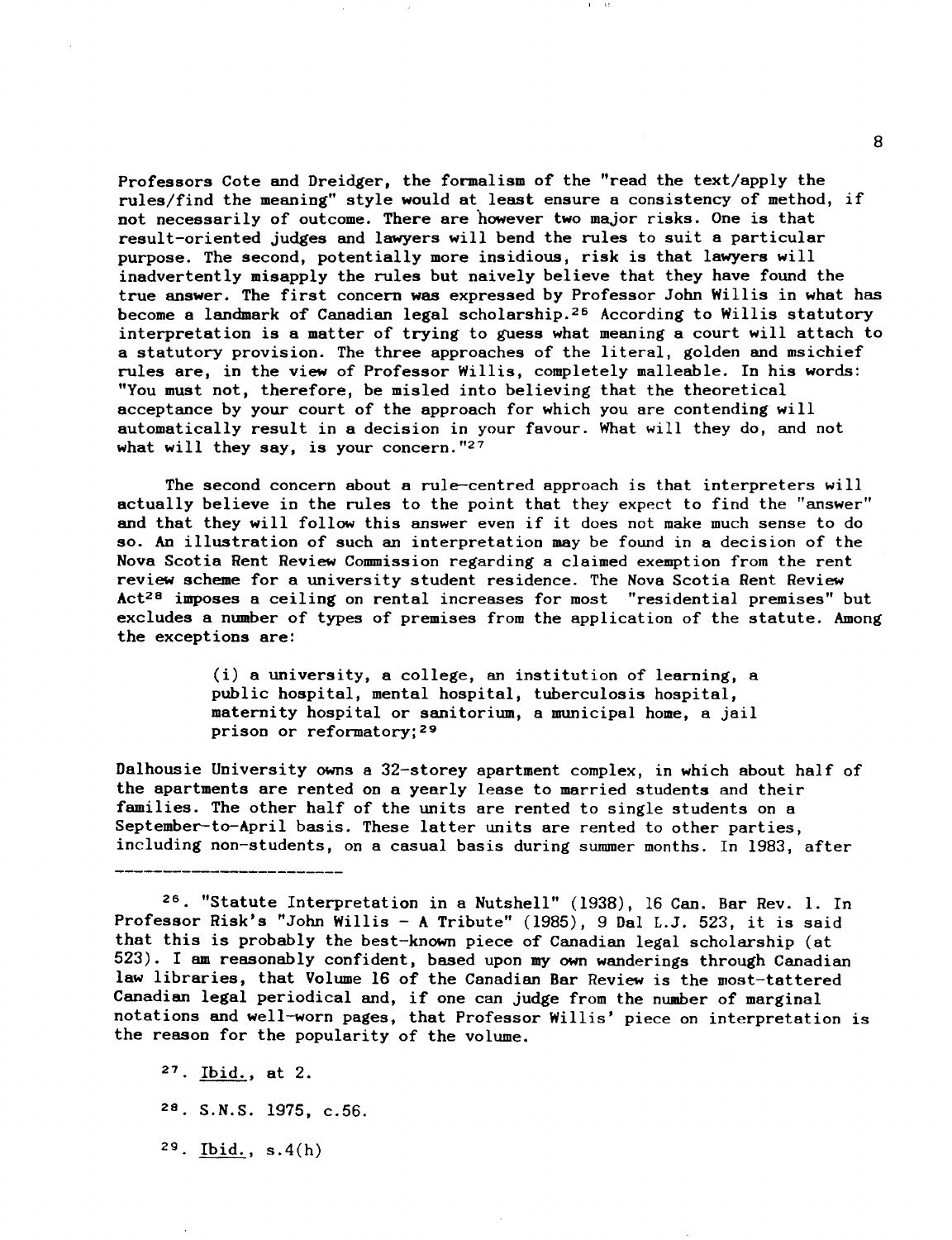the University gave notice of a rental increase substantially in excess of that permitted by the Rent Review Act, the residents, led by law students, sought a determination that the residence was indeed subject to the rent review legislation and that the University could not therefore increase the rent as indicated in the notices. The Rent Review Commission found in favour of the students, invoking two "rules" of interpretation. The first was the "mischief" rule. The Commission recited the standard four-part formulation of Heydon's Case and determined that the "mischief" aimed at by the legislation was "galloping inflation". This slightly inelegant elaboration of the "mischief" aimed at by the legislation might not be a problem in itself except for the fact that the Commission failed to acknowledge that it was dealing with an exception to the legislative scheme and therefore ought to have gone on to at least consider a purpose for the exception. In any case the analysis of that "rule" was dropped and another taken up, this time the ejusdem generis rule, which according to definition means that generic terms which might have a broader meaning are restricted to the genus of things they are associated with in a particular provision. The Commission observed that the other premises excluded from the application of the Act shared a common element, essentially that persons occupying those premises did not have friends or spouses sleeping over. Accordingly, since at least the married students' quarters were occupied by persons other than those "individually confined or assigned" to the premises, it was concluded that Fenwick Place was not a university residence for purposes of the rent review legislation. In the words of the Commission:

Referring specifically to the other exclusions contained within Section  $4(h)(i)$  the Commission finds that occupation within the various places mentioned i.e. tuberculosis hospital, sanatorium, jail, or prison is restricted to persons individually confined or assigned to these places. The spouse of an inmate confined to a prison or the spouse of a patient confined to a tuberculosis hospital or maternity hospital would not be allowed to take up residence; nor would the available space within these places be made available for use by non-inmates or patients. Surely the same reasoning must apply to residents of a University.30

The Commission's interpretation is typical of what can happen when interpreters take themselves too seriously in applying the "rules" and become so focussed on those rules that they forget their policy mandate and forget the social context of their decision. There is a real danger that in the search for objective interpretive analyses the "rules" may become an end in themselves. In this illustration the purposive analysis of the Rent Review Commission is weak; moreover, the Commission's assessment of the relevant context is hardly satisfactory. A better approach, sensitive to the overall purpose of the legislation and of the exception, would recognize that all of the excluded premises are publicly operated and therefore not subject to the same concern that landlords will take advantage of inflationary rental markets to gouge tenants. A university residence, irrespective of sleeping arrangements, seems to fit both the purpose and the genus of the exception. As for the problems of placing the

30. Re: 5599 Fenwick Street, Unreported decision of the Nova Scotia Rent Review Commission, October 31, 1983.

9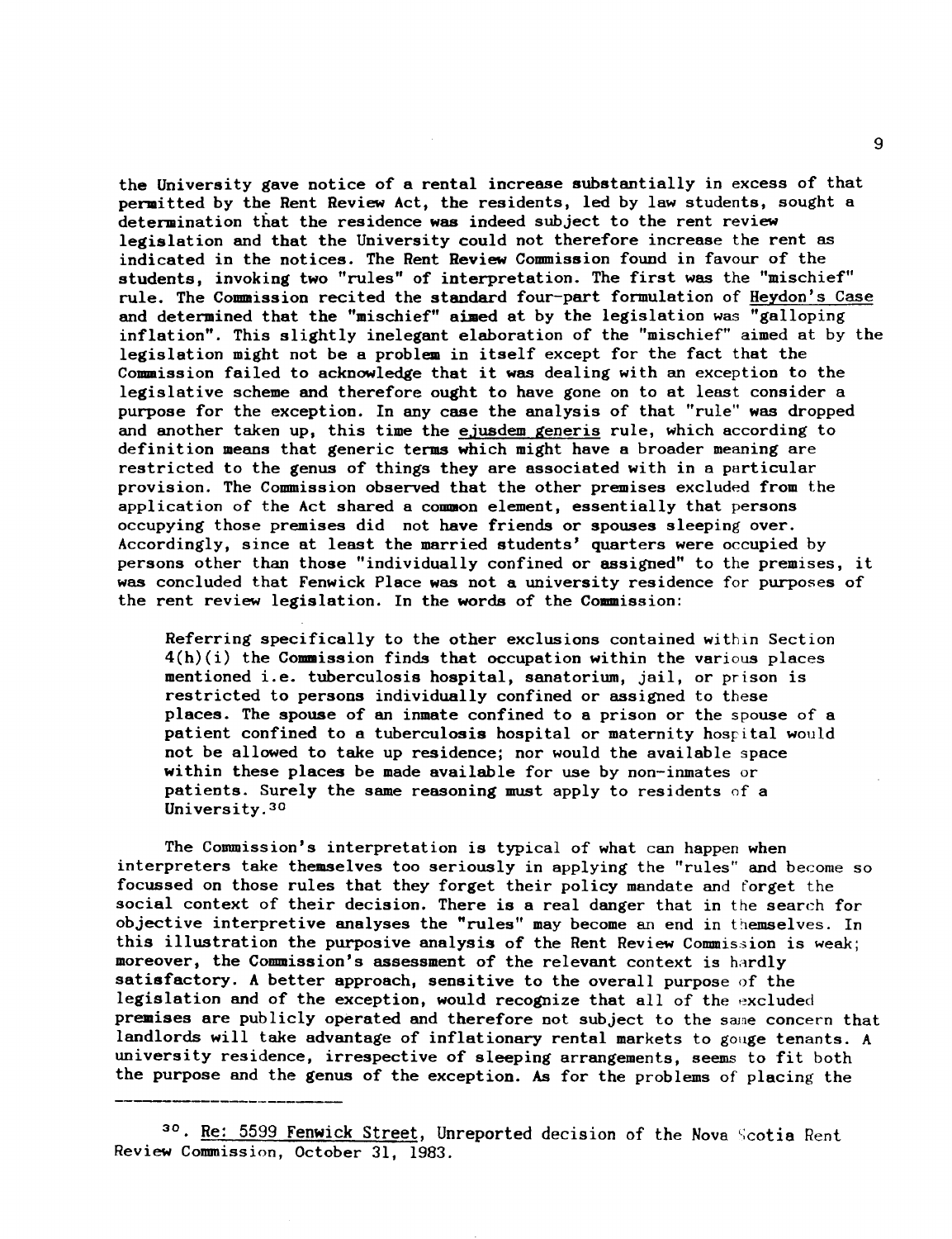interpretation in its social context, the apparent assumption by the Commission that students in non-married residences do not have friends sleep over could probably stand some further empirical study; indeed it could probably benefit from a minimum of official notice. 31

Thus it is important to keep up a guard against interpretations which become exercises in applying the rules for their own sake, just as it is worth reminding ourselves never to underestimate the capacity of those making arguments about<br>interpretation to manipulate the rules to suit their particular ends.<sup>32</sup> In a interpretation to manipulate the rules to suit their particular ends.<sup>32</sup> sense it is unfair to lodge these criticisms against the "read the text/apply the rules/find the meaning" style and at the same time to identify Professors Dreidger and Cote as models of that style. The principal thrust of their work is to impose a structure and to force interpreters into a method that closes off the opportunity of taking shortcuts. However, to the extent that the rule-based style promises truth and does not require, or normally allow, an assessment of the real-world effects of competing interpretations, the promoters of that formal style must accept responsibility for its failings.

In any event there can be little doubt that this is the predominant style of interpretation in Canadian practice and that it is essentially formal. First, its obvious purpose, as has already been noted, is to impose a structure. And, again, the value of such a structure, especially one with the basic message to read the text ought not to be underestimated in a professional context where many practitioners still prefer the "words and phrases" or the "can't we just look up the answer" approach. Second, as a further measure of the formality of this method, the almost exclusive reference point is the language of the statute itself, although it must be noted that reference is encouraged to legislative antecedents and/or to statutes which are in pari materia. Third, while some concession is made to taking account of context, much more attention is paid to the internal than to the external context, with one telling indicator being that more time tends to be devoted to the topic of punctuation in legislative provisions than is devoted to extrinsic evidence or judicial notice. Fourth, while there is some reference to possible ambiguity, the methodology is based upon a bedrock of belief in the grammatical and ordinary meaning of legal texts. Fifth, what ultimately distinguishes this methodology as formal is the emphasis upon "the intention of Parliament". This becomes the touchstone, and the

31. An appeal of the Commission's decision was summarily allowed: Re Governors of Dalhousie College and University and Rent Review Commission  $(1983)$ , 4 D.L.R. (4th) 380 (N.S.S.C.,A.D.). In a subsequent decision, the Commission determined that a second married students' residence was not exempted from the legislation, this time on the ground that the building, although owned by the University, was leased to and operated by a cooperative student housing society: Re: 1094 Wellington Street, unreported decision dated Nov. 29, 1984. Again an appeal was summarily allowed: Halifax Student Housing Society v. Rent Review Commission (1985), 66 N.S.R. (2d) 308 (N.S.S.C.,A.D.).

32. In this regard see the Avant-Propos of Cote's Interpretation des Lois, supra, note 20, at xvii, where Radbruch is quoted as complaining that lawyers will use rules of interpretation as instruments of torture to make laws talk where they did not wish to say anything.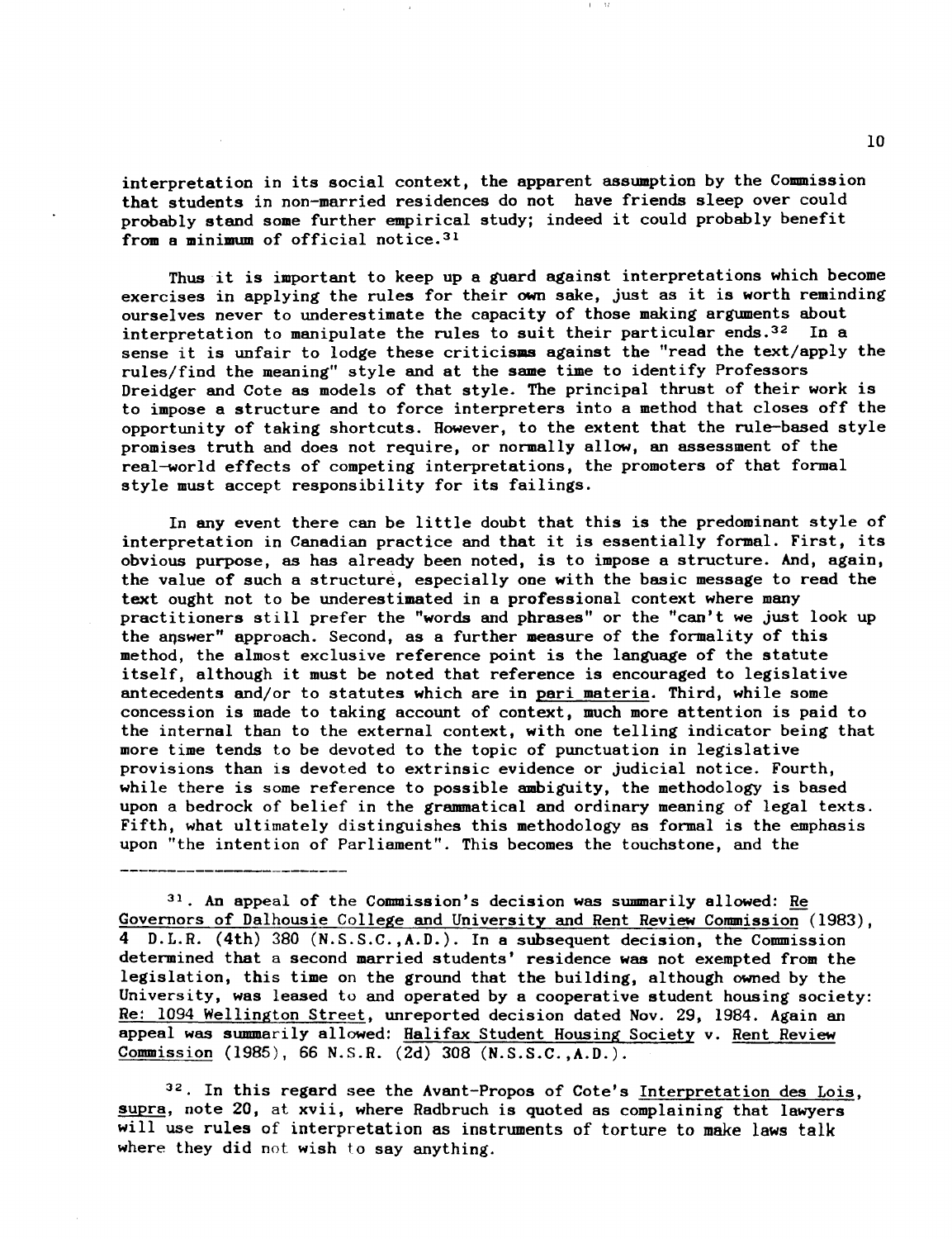objective, of the interpretive exercise: to deteraine the intention of the legislator. This notion that statutory interpretation is directed chiefly toward the execution of a legislative intent is the key feature of a continuing attachment to formalism as the predominant interpretive style in Canada.

(iii) "Field sensitivity"

If we are to move beyond the limits of this predominant formal style in our interpretation of legal texts, there are two critical respects in which we can expect to see change. First we can move toward a more openly purposive analysis, one which recognizes the objectives of a statute or of a particular provision. Armed with this elaboration of purpose, we can then set out to achieve it with a more confident sense of the policy-forming responsibilities of the interpreter and with a more skeptical sense of the objective meaning of language. Second, we can develop a more courageous methodology to be sensitive to and to be informed of the context in which a legal provision will operate.

There are already some indications that this type of interpretive approach is being adopted in Canada. This is occurring primarily in two contexts. First some administrative decisionmakers adopt a functional method of interpretation along the lines suggested here. Second there is a new awareness of the importance of being "field sensitive" in the approach which has been followed, or at least called for by the Supreme Court of Canada. in the interpretion of the Canadian Charter of Rights and Freedoms.

One instance of an administrative tribunal taking a more functional approach is a decision by the Quebec Regie des permis d' alcool dealing with an application by Steinberg Inc. for retail liquor licences at fifty-one outlets in the province of Quebec. The tribunal held a lengthy hearing at which 28 witnesses were heard and 106 exhibits, including sophisticated market studies, were introduced. The decision, ultimately granting forty-two permits and refusing nine, was rendered in 277 pages.<sup>33</sup> Another instance of an openly functional approach by an administrative decision-maker can be seen in a decision of the C.R.T.C. respecting an application by CNCP to be permitted to interconnect with facilities of Bell Canada and B.C. Tel for the purpose of providing long distance public telephone service. There were fifty-two parties appearing or represented at thirty-six days of hearings, which included three days for a pre-hearing conference. The parties included poverty groups, business associations, unions, and competitors of the main participants. The Commission retained an accounting firm and a second group of consultants to prepare two technical economic assessments. It ultimately delivered a 143-page decision. 34

There are several things which must be observed regarding the above examples. The first is that they involve huge concentrations of resources. The retail beer and wine market in Quebec and the national market in long-distance telephone service are significant matters, by any measure. Second, the process adopted in both cases is obviously an elaborate and extremely expensive one, not

<sup>33 (1984-85), 5</sup> Rec. des Decisions en Matiere de Permis d'Alcool 1.

<sup>34.</sup> Telecom Decision 85-19, (1985), 11 C.R.T. 1611.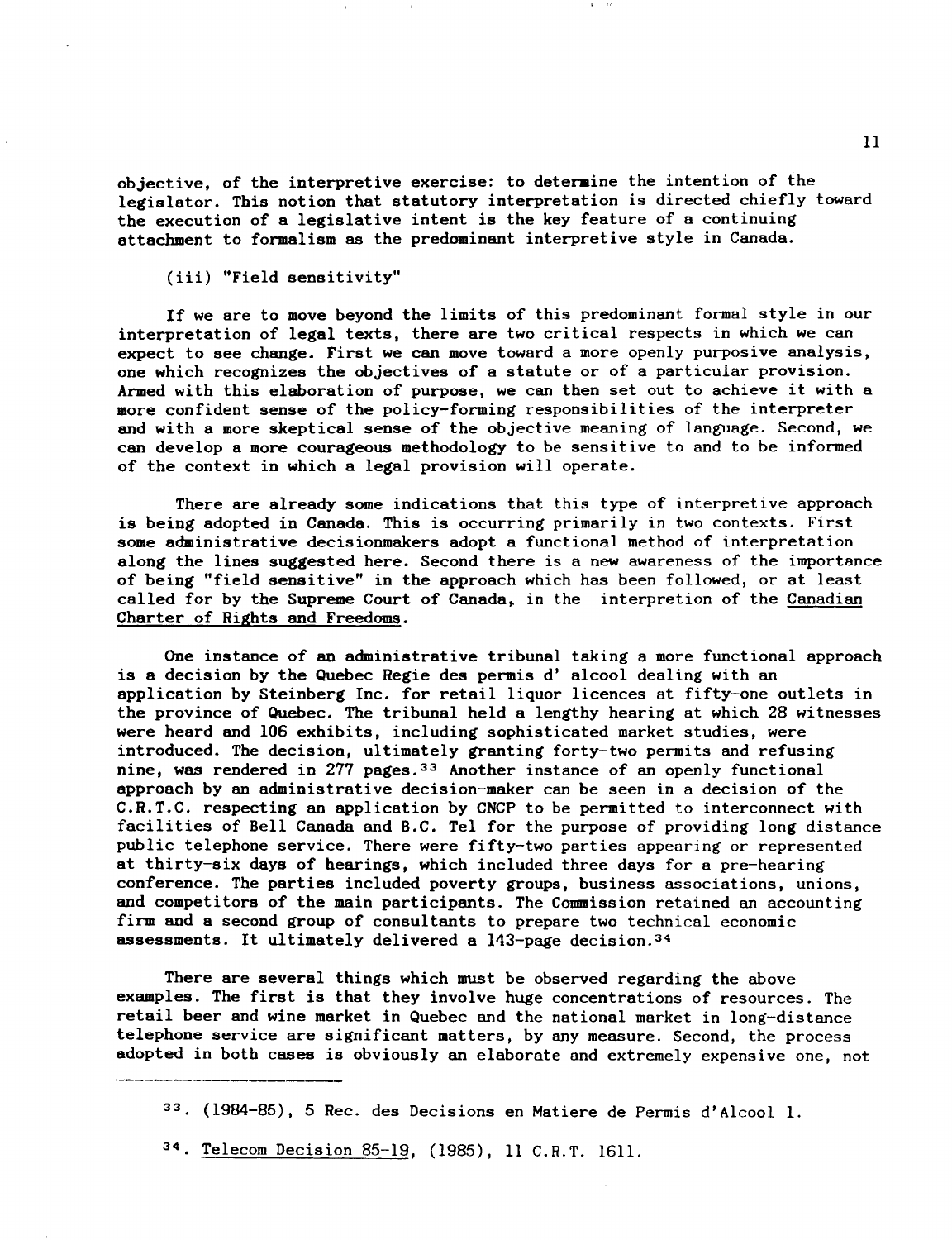just in terms of the conduct of the actual hearings but also for the preparation of expert and technical interventions and representations. There are resource issues for both the parties and the administrative decisionmakers. Not all administrative decisionmakers, or, for that matter, courts, have the resources and staff that are available to the two tribunals involved in these elaborate decision-making processes. Third, the statutory mandate for both the Regie and the C.R.T.C. is to act in the "public interest", hence there could be no pretence that these were other than open exercises in making public policy.

There is also evidence of an increasingly functional approach taken by Canadian courts in the adjudication of constitutional matters, particularly in the interpretion of the Canadian Charter of Rights and Freedoms. The Supreme Court of Canada has made it clear that the dominant approach to the interpretation of the Charter is to be a purposive one<sup>35</sup> and it has repeatedly called for more extensive records of legislative facts. 36 While there are still many Charter cases which proceed without a satisfactory factual record, we are beginning to see some movement on this point. For example, in an Ontario appeal decision37 involving a challenge to the administration of a roadside A.L.E.R.T. test without permitting the suspect the opportunity to retain and instruct counsel, there were admitted, at the appeal level since no evidence on the constitutional issue had been led at trial, seven volumes of supporing material. These included statistical evidence on the incidence of impaired driving, data on the relationship between impaired driving and the occurrence of accidents, and studies of the success of roadside in reducing the amount of drinking and driving in other jurisdictions. On the basis of this evidence it was concluded that the denial of the opportunity to retain and instruct counsel is a reasonable limit in accordance with s.l of the Charter. In another constitutional case, dealing with the reasonableness of mandatory retirement, extensive evidence was introduced through affidavits from former university administrators, through reports of Royal Commissions, and through affidavits from economists and psychologists.<sup>38</sup> In a third case, the reasonableness of wage controls in the federal public service was dealt with on the basis of the viva voce evidence of four economists.<sup>39</sup>

35. See e.g. Skapinker v. Law Society of Upper Canada, [1984] ] S.C.R. 357; Hunter v. Southam, [1984] 2 S.C.R. 145; R. v. Oakes, [1986] 1 S.C.R. 103.

36. Skapinker, ibid., at 67; Singh et al. v. Minister of Employment and Immigration, [1985] 1 S.C.R. 177.

37. R. v. Seo (1986), 54 0.R.(2d) 293.

 $38.$  Re McKinney and Board of Governors of the University of Guelph,  $(1986)$ , 32 D.L.R. (4th) 65 (Ont. H.Ct.).

39. Public Service Alliance of Canada v. The Queen (1984), 11 D.L.R. (4th) 337 (Fed. Ct. T.D.); rev'd (1984), 11 D.L.R. (4th) 387 (Fed C.A.). On appeal, one member of the Court of Appeal expressed "serious reservations" about this approach (at 395, per Marceau J.). See S.C.C. decision of April 1987 for treatment of this question. For a complete treatment of this question of extrinsic evidence see the work of my colleague W.H. Charles who is presenting a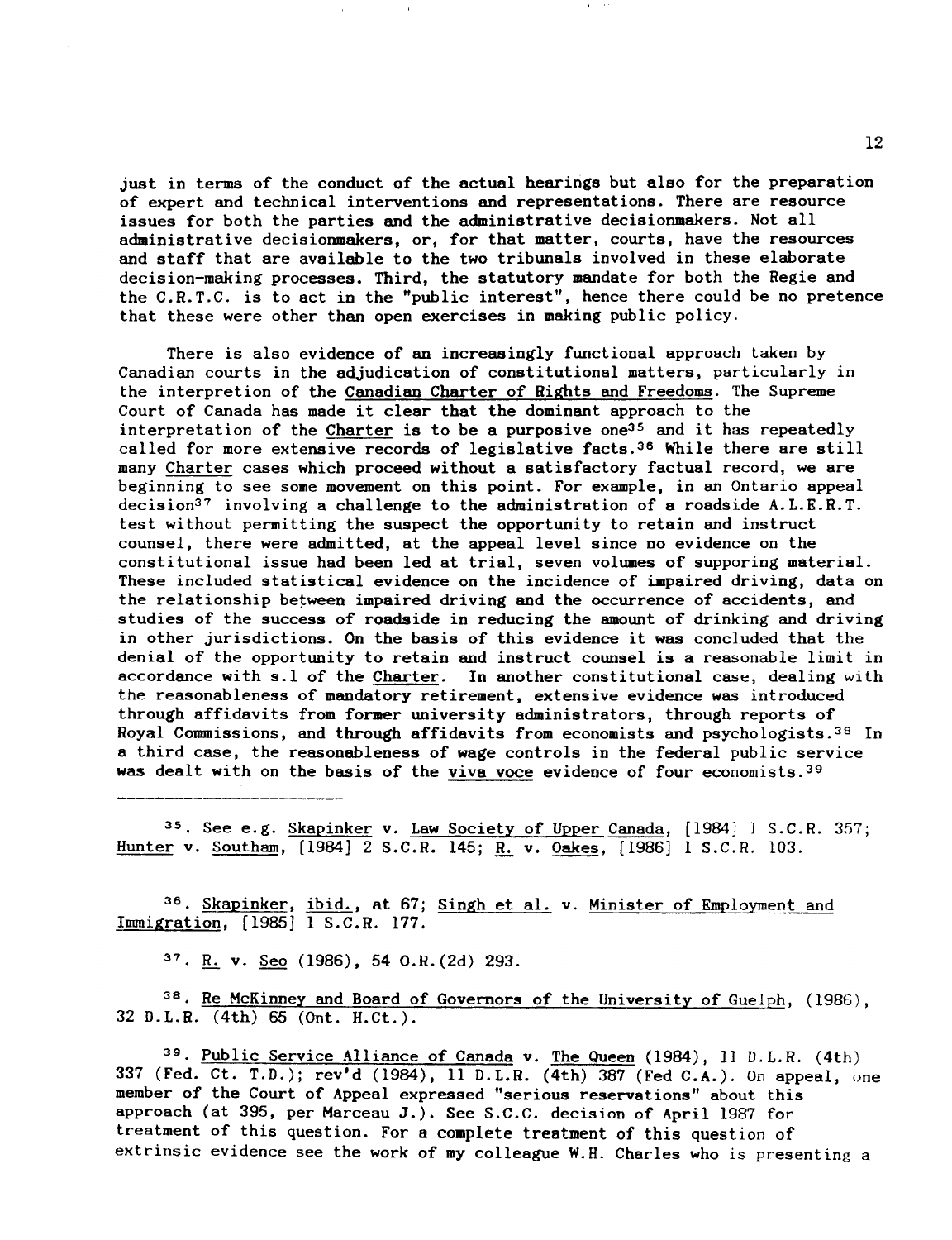There can be little doubt that a trend toward the development of extensive records of legislative facts raises serious concerns regarding the financial and intellectual resources required for this genre of proof. However a fieldsensitive approach does not necessarily require the expense and the trouble of extensive evidentiary records in every case. Instead there may well be a place for more extensive use of the doctrine of official or judicial notice. As Mr. Justice Estey has said in another context:

There are of course limits placed by common sense, if nothing else, on what experts may assist the court in determining. .. Testimony on the trite is superfluous as is the demonstration of the obvious. Courts do not need a parade of watch repairers to advise them on the purpose for which people wear watches. 40

In both the administrative law and the constitutional contexts, there are examples of functional decisionmaking where reliance is placed upon the expertise of decisionmakers or where notice is taken of facts within the knowledge of the tribunal. In the administrative law area there has developed a body of jurisprudence which explicitly recognizes the expertise of front-line decisionmakers and which presumes that administrative interpretations of law are to prevail unless it can be shown that they are patently unreasonable. 41 For example, labour arbitrators are presumed to know something of "the law of the shop".<sup>42</sup> In other fields public utilities regulators, compensation tribunals, social assistance decisionmakers and industrial relations boards are held to less stringent standards of proof than we would expect of a court of law, precisely because these decisionmakers are given credit for having some field-sense about the area in which they work.

When we turn from official to judicial notice, it is interesting to note in the domain of constitutional interpretation that Canadian courts are showing some

paper on the subject at this conference and who has a chapter forthcoming in Charles et al., The Charter of Rights and Evidence Law, to be published by Butterworths.

<sup>40</sup>. Rubis v. Gray Rocks Inn Limited, [1982] 1 S.C.R. 452, at 477.

41. The leading case in this line of jurisprudence is Canadian Union of Public Employees Local 963 v. New Brunswick Liquor Corporation, [1979] 2 S.C.R. 227. For a review of this development, see MacLauchlan, supra, note 1.

42 The phrase was first coined by Archibald Cox, "Reflections Upon Labor Arbitration" (1959), 72 Harv. L. Rev. 1482. See also D. Beatty, "The Role of the Arbitrator: A Liberal Version" (1984), 34 U. of T. L.J. 136; and, P. Weiller, Reconcilable Differences (1980).

In a forthcoming article entitled, R.A. Macdonald postulates that implicit and inferential norms are common, perhaps inevitable, in even the most highly institutionalized normative systems. These norms result from interaction between decisionmakers and "clients" as well as through the interpretation over time of explicit norms. "On the Administration of Statutes" Forthcoming, Queen's L.J.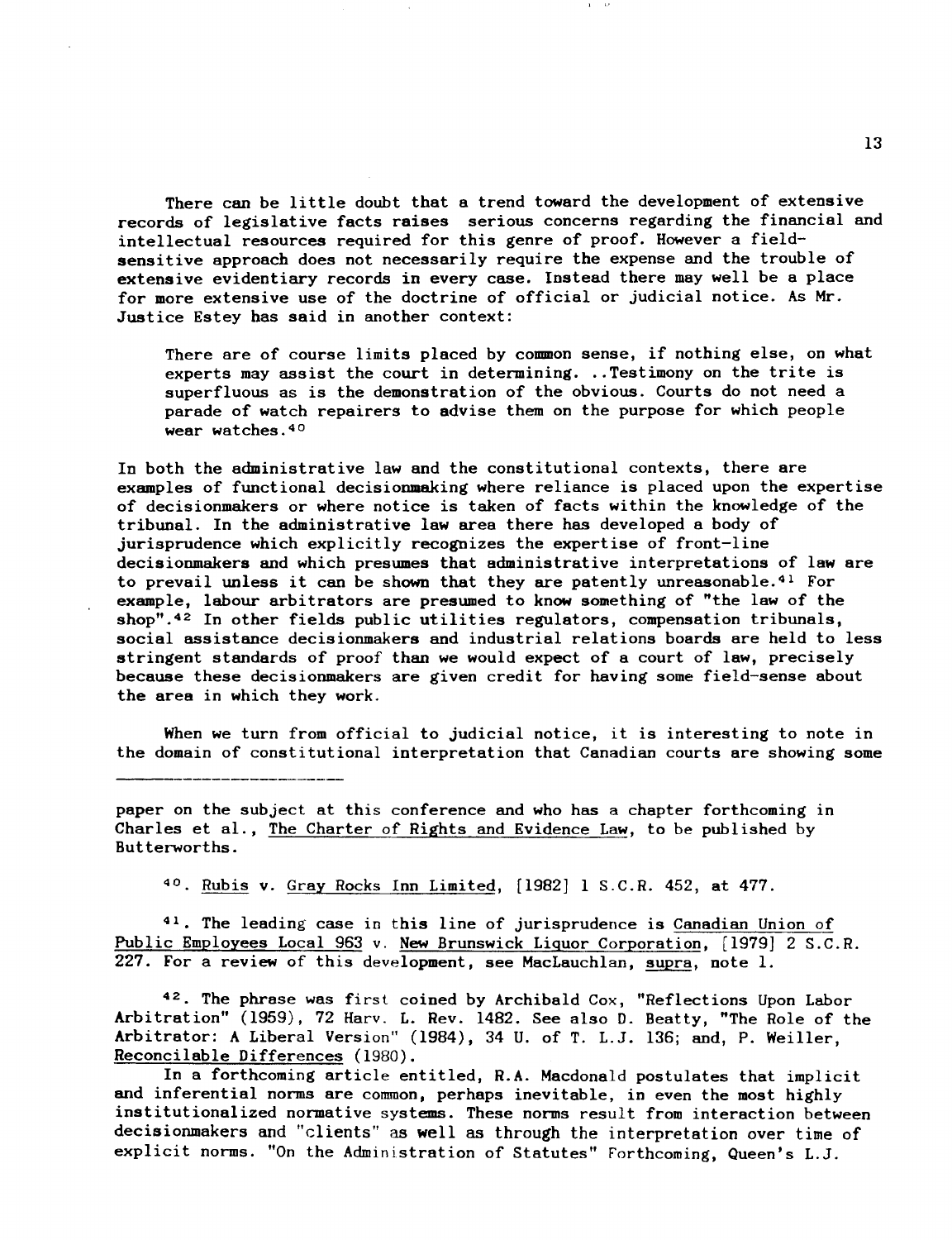inclination to relax traditional restrictions upon the use of notice. For example, LaForest J. has stated:

I do not accept that in dealing with broad social and economic facts ... the Court is bound to rely solely on those presented by counsel .•.. The admonition •. to present evidence in Charter cases does not remove from the courts the power, where it deems it expedient, to take judicial notice of broad social and economic facts and to take the necessary steps to inform itself about them. 43

In following through on this approach LaForest J. has taken judicial notice of religious days of rest<sup>44</sup> and, in another case, of the difficulty of administering an educational system if all of the burden of enforcement lies on the educational authorities. 45 It remains to be seen how far this development of the concept of judicial notice will be extended. For the moment however it can be taken as a sign that courts are recognizing the potential of interpretation and that they are prepared to take a more field-sensitive approach rather than make "bad" constitutional law.

While it can be demonstrated that there are some instances in Canadian interpretation of a more functional approach, the "field-sensitive" style is not by any means about to take over the mainstream. The mainstream continues to be dominated intellectually by the aiddle approach of "read the text/apply the rules/find the meaning". In practice, the "words and phrases" style is probably more prevalent than one would like to believe. It is clear there are some powerful forces resisting a shift to a more "field sensitive" approach. Some of these are conventional. Some are disciplinary. Some are pragmatic. It is now timely to focus more directly on a critique of these respective styles and to consider the propects for and the advisability of change.

#### The Critique of the Respective Styles

There are only two of the above styles which can be taken seriously on the level of principle. These are the "read the text/apply the rules/find the meaning" and the "field sensitive" styles. The "words and phrases" style has one major advantage: it's easy. In the same vein however, its major shortcoming is that it does not take the text seriously. In the end it is not about interpretation at all. It accords more value to the common law concept of stare decisis than it does to the relevant legal text. It accords no value to context.

To return to the other two styles, their respective critiques can be shortly stated. The "read the text/apply the rules/find the meaning" style places an unwarranted confidence in the existence of objective meaning. It is premised upon there being a "true" answer to problems of interpretation. The primary expression of this faith may be seen in the search for legislative intent. At least as

<sup>43.</sup> Edwards Books and Art Limited v. The Queen, [1986] 2 S.C.R. 713, at 802.

<sup>44.</sup> Ibid.

<sup>45.</sup> Jones v. The Queen, [1986] 2 S.C.R. 284, at 300.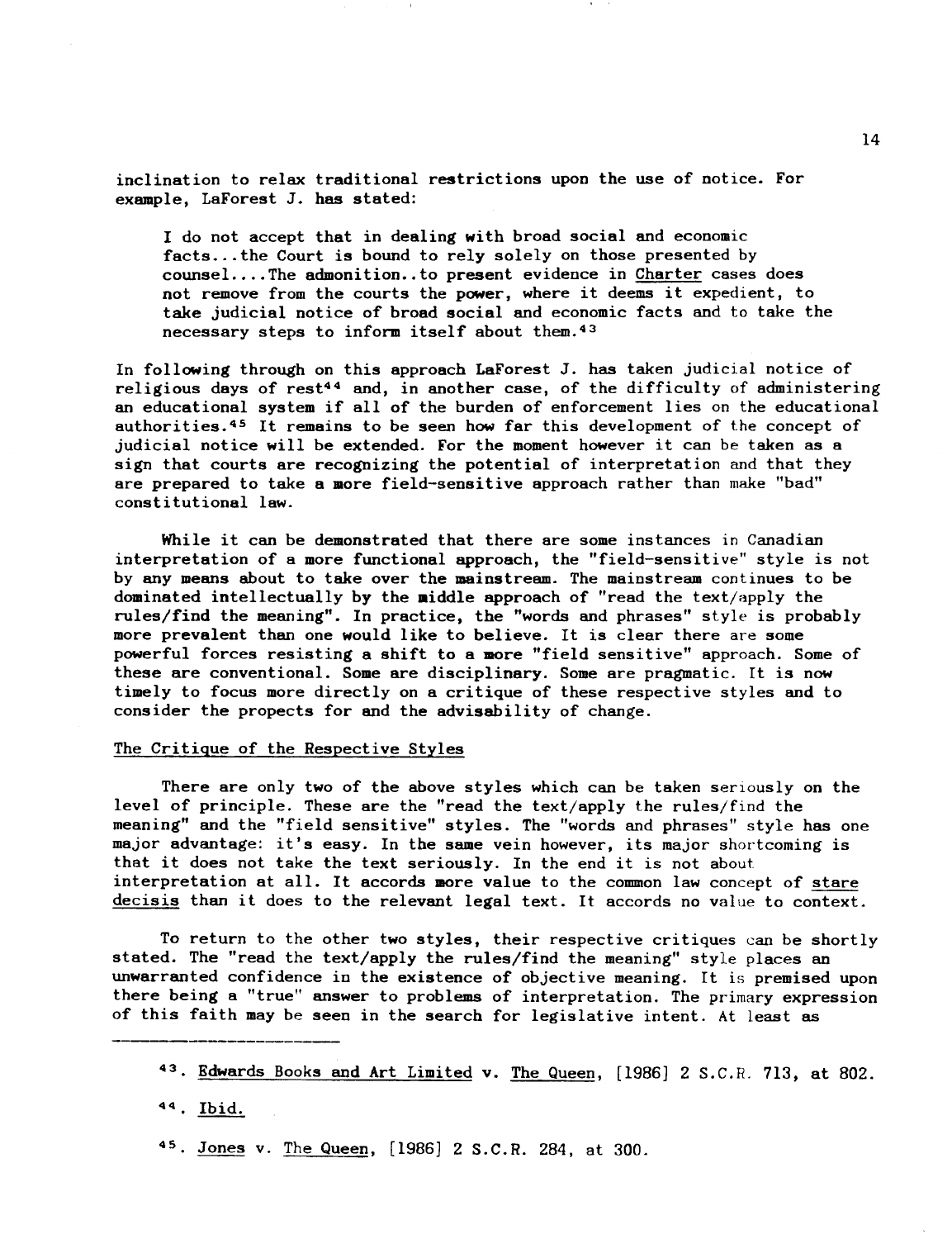important as a "belief" in legislative intent is a belief in the capacity of language and written texts to communicate a clear message. As for the "field sensitive" approach, its major hitch is also occurs on the level of belief: we may not be prepared to concede that judges and administrators make public policy when they interpret texts. What's more, even if we were prepared to make that concession on the level of belief, there are major consequences in terms of resources needed for this functional interpretive exercise.

The search for legislative intent continues to be the touchstone of the "read the text/apply the rules/find the meaning" style.<sup>46</sup> The durability of this notion is nothing short of surprising in light of the eloquent and, as yet, unanswered critique which was levelled at the fallacy of legislative intent over fifty years ago by the American Legal Realists. $47$  According to Professor Radin, legislative intent is a "transparent and absurd fiction"48, a " queerly amorphous piece of slag. "49 In Canada we have two landmarks in our legal literature from the 1930's which join the American Legal Realists in calling into question the interpretive adherence to legislative intent.<sup>50</sup> John Willis discouraged his readers from being misled by "pious judicial references" to the will of the legislature, dismissing it as "at most only a harmless, if bombastic, way of referring to the social policy behind the  $Act.^{m_{51}}$  Professor Corry was no less critical than was Willis of the prevailing formalism of the day, saying

46. It is commonplace for judicial interpretations of legal texts to be expressed in terms of what the Legislator, or Parliament, intended. This tends to be the case whether the ultimate approach is restrictive  $[e.g.$  Canadian Broadcasting Corporation v. Le Syndicat des Employes de Production du Quebec et de l' Acadie, (1984] 2 S.C.R. 412, at 437, per Beetz J.] or liberal (e.g. British Columbia Development Corporation v. Friedmann (1984] 2 S.C.R. 447, at 472, per Dickson J.(as he then was)]. The habit of expressing interpretations in terms of Parliamentary intent is so pervasive that even when courts were first asked to interpret the Canadian Charter of Rights and Freedoms, the reasoning tended to fall back on familiar forms such as:" $[I]t$  must be taken that Parliament was aware of the basic principles of law existing and applied in this country." Re Potma and the Queen (1982), 67 C.C.C. (2d) 19, at 26 (Ont. H.C.), per Eberle J.

47. Radin, "Statutory Interpretation" (1930), 43 Harvard L.R. 863; and, "Realism in Statutory Interpretation and Elsewhere" (1934), 23 Cal. L.R. 156. Another Realist critic of the concept of legislative intention was F.E. Horack, "In the Name of Legislative Intention" (1931), 38 W. Virg. L.Q. 119. See a review of this scholarship in MacCallum, "Legislative Intent" (1966), 75 Yale L.J. 754.

48. "Statutory Interpretation", ibid., at 870.

49 Ibid., at 872.

50. Willis, supra, note 21; Corry, "Administrative Law and the Interpretation of Statutes" (1935), 1 U. of T.L.J. 286.

51. "Statute Interpretation in a Nutshell", supra, note 21, at 3.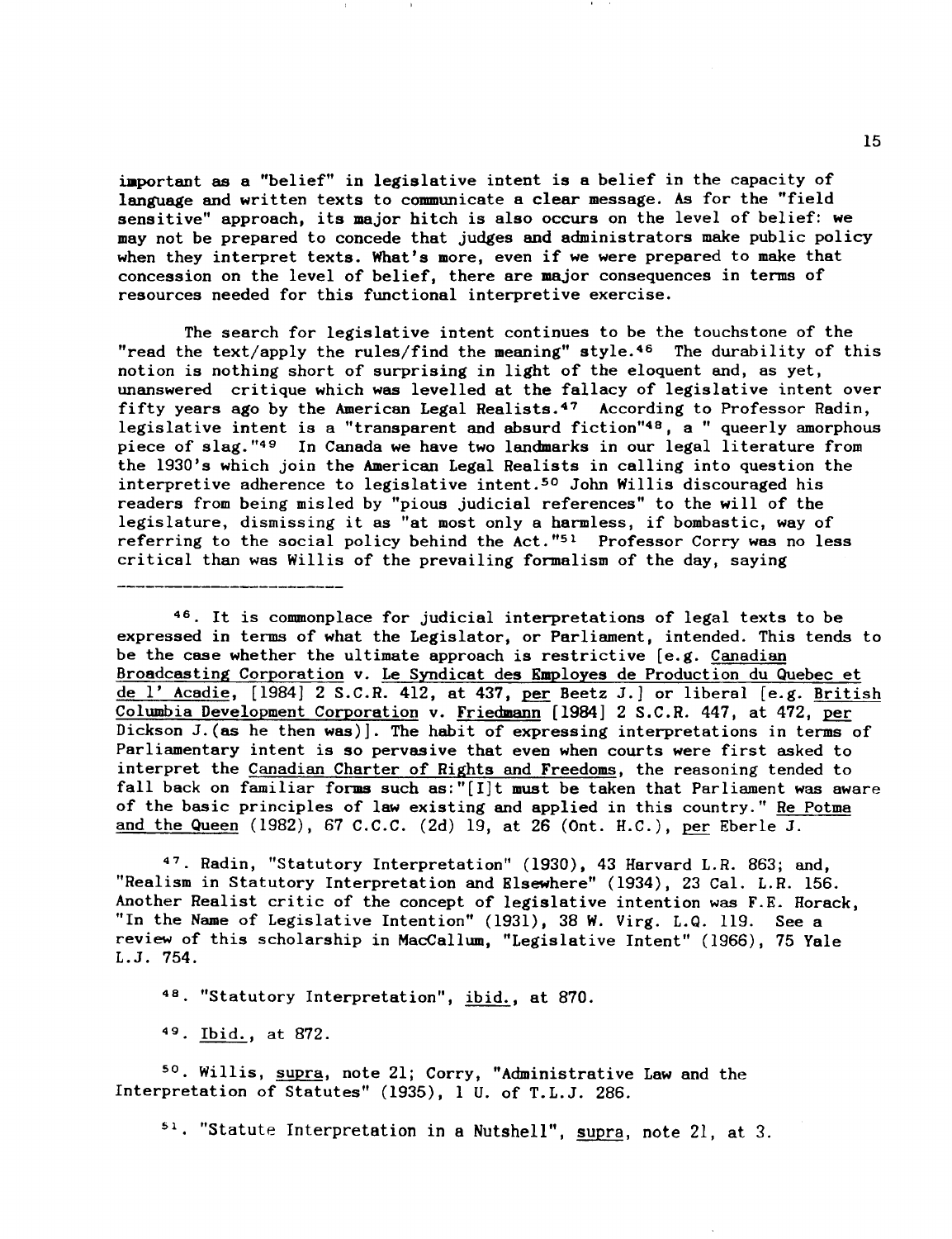simply: "The intention of the legislature cannot be found".<sup>52</sup> The elements of the critique are not complicated. First, how is it ever possible to speak of a single intention of a collegial body, made up of perhaps several hundred members? Second, legislators have a multiplicity of motives for supporting a particular initiative, motives which need not correspond at all to specific provisions of a enactment or, for that matter, to the legislative initiative as a whole. In large legislative bodies, particularly where there is a strict adherence to party solidarity and where doing the business of the legislature requires the cutting of many 'deals", it is fallacious to speak of a legislative intention. 53

The debate about the merits of or even about the existence of a legislative intention is an elementary one. While some legal interpreters continue to subscribe to there being a subjective intention of the legislature,<sup>54</sup> the concept serves its major function as an expression of the proper role of the interpreter. For example, Professor Dickerson says:

Even if there were no actual legislative intent, judicial deference to the constitutional separation of powers would require the courts to act as if there were, because the concept is necessary to put courts in an appropriately deferential frame of mind. 55

For my part, I find little doctrinal or constitutional comfort in references, rhetorical or otherwise, to legislative intent. At best it is a sort of decorative literature that we leave lying about in the anterooms of statutory interpretation. At worst it is an elaborate exercise in self-deception which leads interpreters, including lawyers, administrators and judges, to deny and/or ignore their inevitable public policy roles.

Beyond the debate about legislative intent, there is a more consequential question. That is to what extent is it possibile to attribute meaning to or to draw meaning from any legal text. In particular, the question is whether any objectively correct interpretation can be developed from an analysis of the text itself. There is now a formidable array of philosophers and jurisprudential writers who have either qualified their support for or completely denied the validity of such an underlying theory of interpretation. Even Professor Hart, champion of analytic positivists and promoter of the concept of a "hard core" of meaning in legal rules, concedes that there will still be points of indeterminacy. Elements of choice inevitably arise in the interpretation of

52. "Administrative Law and the Interpretation of Statutes" (1935), U. of T. L.J. 286, at 291.

53. For a full review of the points made by the Realists, see: R. Dickerson, The Interpretation of Statutes (1975), at 67-87.

54. Professor Cote says that the ultimate aim of interpretation is to discover "the true, subjective intention of the author of the law" but in a footnote says that the debate as to whether subjective intent exists or is purely fictitious "is of little importance." Supra, note  $_{---}$ , at 226.

55. Supra, note 54, at 78-79.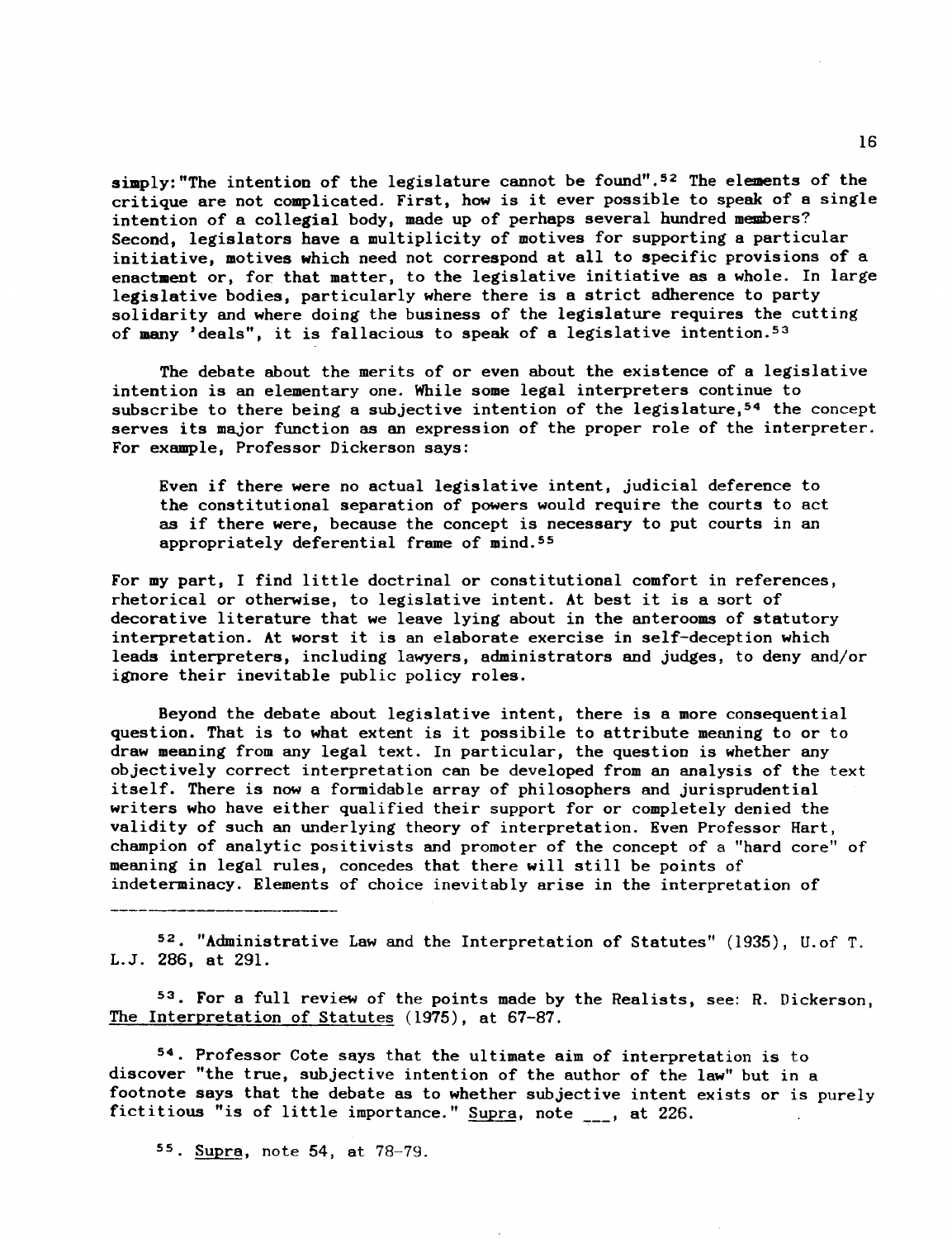statutory texts because of inherent limits upon the precision of language, because of inability to foresee all circumstances arising under a particular rule, and because of legislative indecisiveness as to the aim of a particular rule.<sup>56</sup> Without entering into a full-fledged philosophical debate<sup>57</sup> on this question, it is safe to say that even the most modest sceptical views constitute a serious attack upon the underlying assumptions of the "read the text/apply the rules/find the meaning" school. One such modest sceptical view is that of Professor Corry who observed:

Words can always set limits. But within the limits, which are always surprisingly wide, the judge remains a legislator.<sup>58</sup>

According to Professor Corry, there is much in statutory texts which passes as having a plain literal meaning but which is really ambiguous. In these "deep and widespread - forests of ambiguity" the interpreter must follow the compass of the purpose of the statute and, "[w]here that fails, as it sometimes will, he can only trust himself."<sup>59</sup> A review of the administration of statutes in Canada a half-century after Professor Corry's article was published has led Dean R.A. Macdonald to conclude that:

[T]here can be no such thing as an &historical or non-contextual literal meaning. A literal interpretation is no more than a stylized teleological argument in which the range of factors deemed relevant to the discovery of context is artificially constrained.<sup>60</sup>

This observation goes to the heart of the critique of the "read the text/apply the rules/find the meaning" approach. This style of interpretation is premised upon an artificially constrained theory of language and communication and an artificially constrained information base regarding the relevant context. This

56 Hart, The Concept of Law (1961), at 125.

 $57$ . This paper touches upon issues which are dealt with in a sophisticated body of philosophical scholarship about language and interpretation such as is exemplified by the work of L. Wittgenstein, e.g. Philosophical Investigations, (G.E.M. Anscombe, trans., 2d ed., 1967); H. Gadamer, Truth and Method (2d ed., 1965)(1975 trans.); G. Gottlieb, The Logic of Choice (1968). The treatment given the issues in these, and other, philosophical works is eminently more satisfying for readers who wish to pursue this fundamental jurisprudential debate.

 $58.$  Supra, note  $\_\_$ , at 292 (Corry).

59 Ibid., at 292-93. To similar effect see R. Dworkin, Law's Empire, (1986) where it is said that an interpreter "must rely on his own judgment in answering [political questions arising in the course of statutory interpretation], of course, not because he thinks his opinions are automatically right, but because no one can properly answer any question except by relying at the deepest level on what he himself believes."  $(at 313-14)$ .

<sup>50</sup>. R.A. Macdonald, "On the Administration of Statutes" Manuscript of article to appear in forthcoming issue of Queen's L.J., at 14.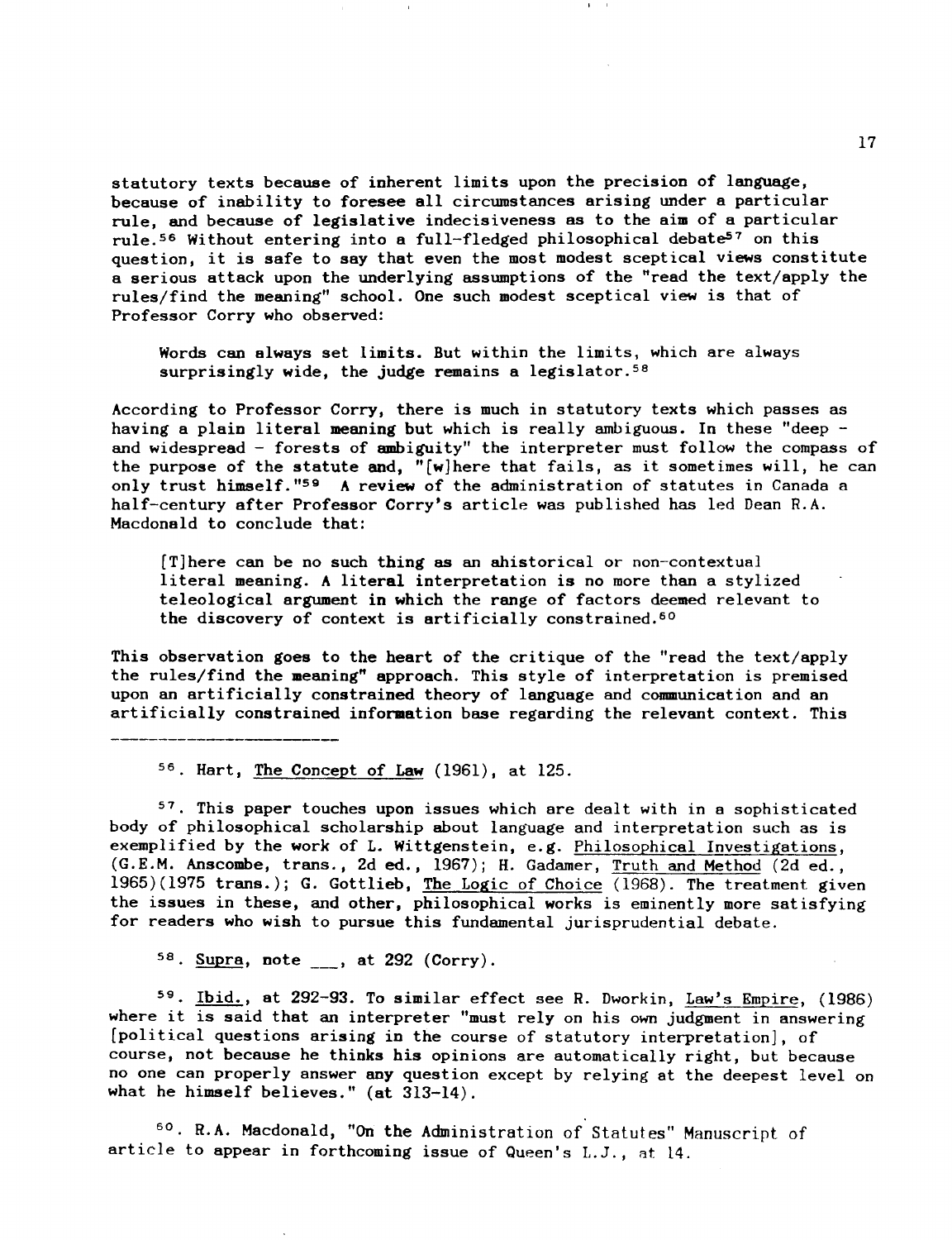style does not take sufficient account of the open-textured character of language. 61 And, by elaborating and promoting "rules" of interpretation, it denies the inevitable indeterminacy which is involved in making rule-based decisions. The very basis for the "read the text/apply the rules/find the meaning" approach is, ostensibly, that it produces results which are valid in some objective sense. This is an assumption which is very difficult to sustain either in practice or in principle.

To this point, the "read the text/apply the rules/find the meaning" style has not fared very well in this critique. But if it is so unsatisfactory, why do we continue to adhere to this style as our mainstream interpretive methodology? Is there nothing to be said in its favour? Ironically, its most positive aspect is its formalism. The structure which is imposed by this style is its greatest contribution. First, it forces (or at least encourages) interpreters to read the text. Second, it encourages interpreters to read associated texts, either historical antecedents of the text in question or texts which are in pari materia. This exercise accomplishes two important objectives. It draws the reader into a serious analysis of the text as a whole, encouraging a search for at least internal consistency. And, as the reader goes further into a comprehensive reading of the text in question as well as of related texts, it seems inevitable that some greater appreciation for the societal context will be gained.

In the context of a legal culture where we look for quick, and preferably "true", answers,52 any methodology which encourages interpreters of legal texts to at least read the text should be seen as a major contribution, and progress has to be recognized for what it is. The mainstream method still suffers the critique that it it too self-referential, artificially constrained, synchronic as opposed to diachronic in its analysis.<sup>63</sup> This approach is similar in its objectives to that of structuralist scholarship. The isolation of structuralist analysis from its historical and social context earned its practitioners the designation of bricoleurs. It is a label which fits rather aptly the work of the "read the text/apply the rules/find the meaning" school. And that is· not meant to be insulting of this style. While it would not be a compliment to be called a

 $61$ . To be fair, it must be said that Professor Cote acknowledges the limitations of a literal method of interpretation and that he identifies the open texture of language and the importance of context as factors to be considered, supra, note  $\overline{\phantom{a}}$ , at 212-215. However I fear that the overwhelming effect of this work is to encourage a rigourous, rule-oriented approach, and that "rules" such as "if the statute is clear, it is not subject to interpretation" or "if the text is clear, look no further" tend to be more accessible to lawyers who pick up this work in a problem-solving mode than will be the impact of footnote references to philosophical works expressing reservations about such methodologies.

62. On this see R.A. Samek, The Legal; Point of View (1974)

63. These are terms derived from the analysis of the work of structuralist philosophers. See e.g. P. Pettit, The Concept of Structuralism (1977). For a recent review of this scholarship and its applications to law, see D. Kennedy, "Critical Theory, Structuraiism and Contemporary Legal Scholarship" (1986), 21 New Eng. L.R. 209, at 248ff.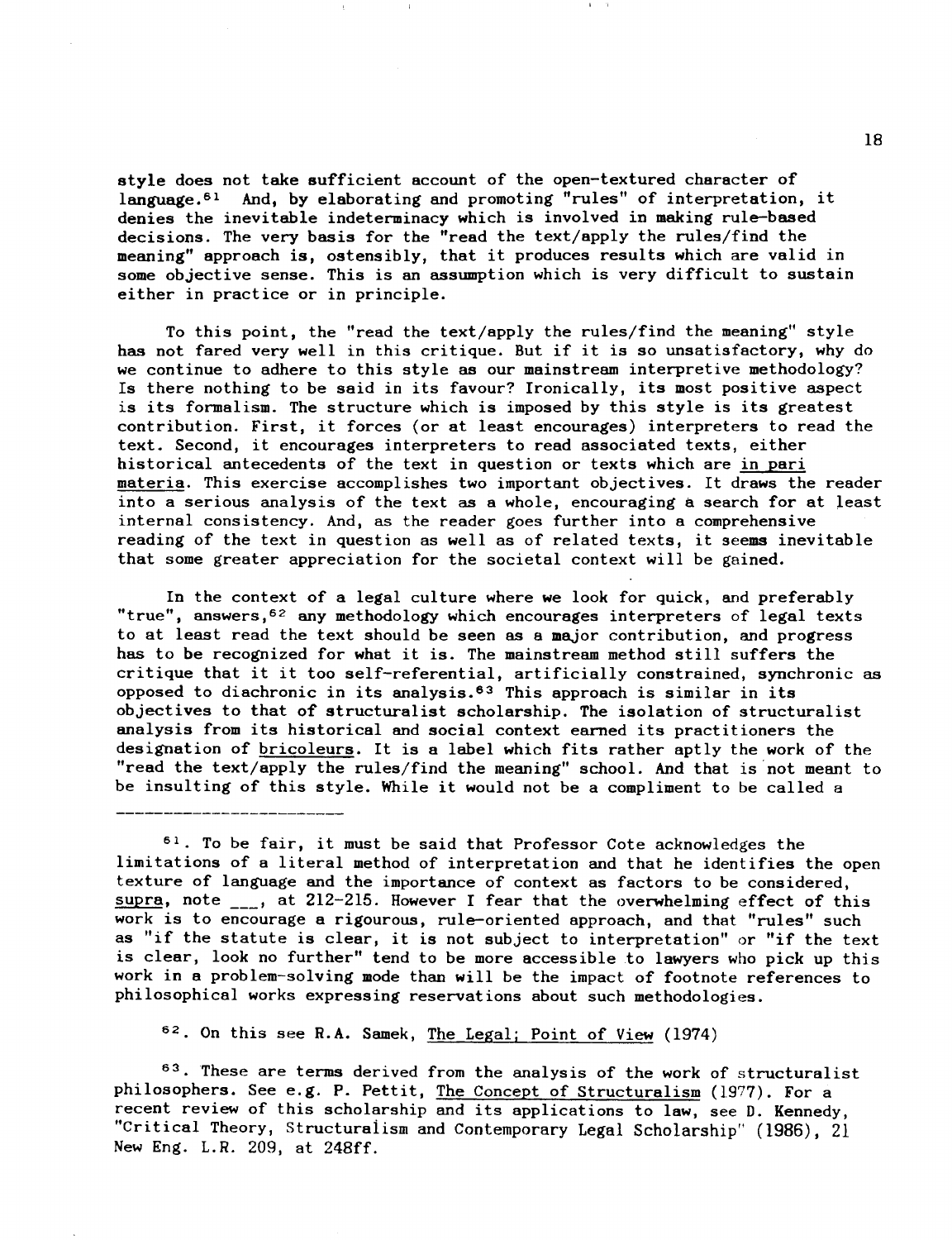"bricoleur" in an interpretive community where everyone had the capacity of a Wittgenstein, the state of the art in Canada is far more rudimentary. Indeed, were it not for the contributions of some key practitioners of the rule-centered approach, we could be more aptly described as chiffoniers in our approach to statutory interpretation, particularly as exemplified by the "words and phrases" style. And if, in the practice of interpretation, we have gone from being chiffoniers to bricoleurs in less than a generation credit must be given where it is due.

This critique of the rule-based, text-exclusive mainstream assumes that we can be more relevant, less artificially constrained, in our analysis. However this assumption may be the soft underbelly of a more functional approach. If we are going to be more "field sensitive" in interpreting legal texts, we must have the capacity to inform ourselves of the societal impact of various interpretations, and we need the will first to inform ourselves and then to make the necessary choices. If interpretation is to become a more openly policyforming exercise, there are some obvious concerns about the cost and procedural formality of conventional adjudication. There will also be concerns about the ideological biases of the lawyers and judges who will be left to marshall the relevant legislative facts and to ultimately make the necessary public policy choices. Among the most basic issues will be concerns for accessibility. The ordinary courts are already beyond the means of many would-be litigants.<sup>64</sup> There is no point in making the process more relevant if in doing so we make it less accessible.

We have now arrived at the heart of the matter. A "field sensitive" style of interpretation would be more intellectually satisfying and more honest. But can we afford it? So long as our stereotypical forum for adjudication is an appellate court, or even a superior court of first instance, the case for moving to a more functional approach is a weak one. There rae serious grounds whether the system has the capacity to support the kind of policy-making exercise implied by a "field sensitive" approach. While it is the case that there has already been some movement in constitutional adjudication, it remains to be seen how well the system measures up to the strain. It is probably just as well to not extend the practice of introducing and interpreting sophisticated social fact records from constitutional to statutory interpretation, at least not until we have a better sense of where the practice will take us in the constitutional context.<sup>65</sup>

54. See the Zuber Report (1987). See story in Globe and Mail, July 18, 1987.

55. While no principled basis for drawing a distinction between constitutional and other interpretation has been clearly articulated, there have been indications that such a distinction will be drawn. E.g. in Interruption of Private Communications Reference (1984), 56 N.R. 43, Dickson J. (dissenting) noted the increasing use of extrinsic evidence for constitutional purposes and stated: "[E]xtrinsic evidence is not receivable as an aid to the construction of a statute." (at 52, emphasis in original). In  $R$ . v. Lyons (1984), 56 N.R. 6, Estey J. accepted the same evidence (Hansard, Parliamentary Committee Minutes, Ouimet Report) that was rejected by Dickson J. in the Private Communications Reference.

In R. v. Edwards Books, supra, note 43, LaForest J. gives a reason for being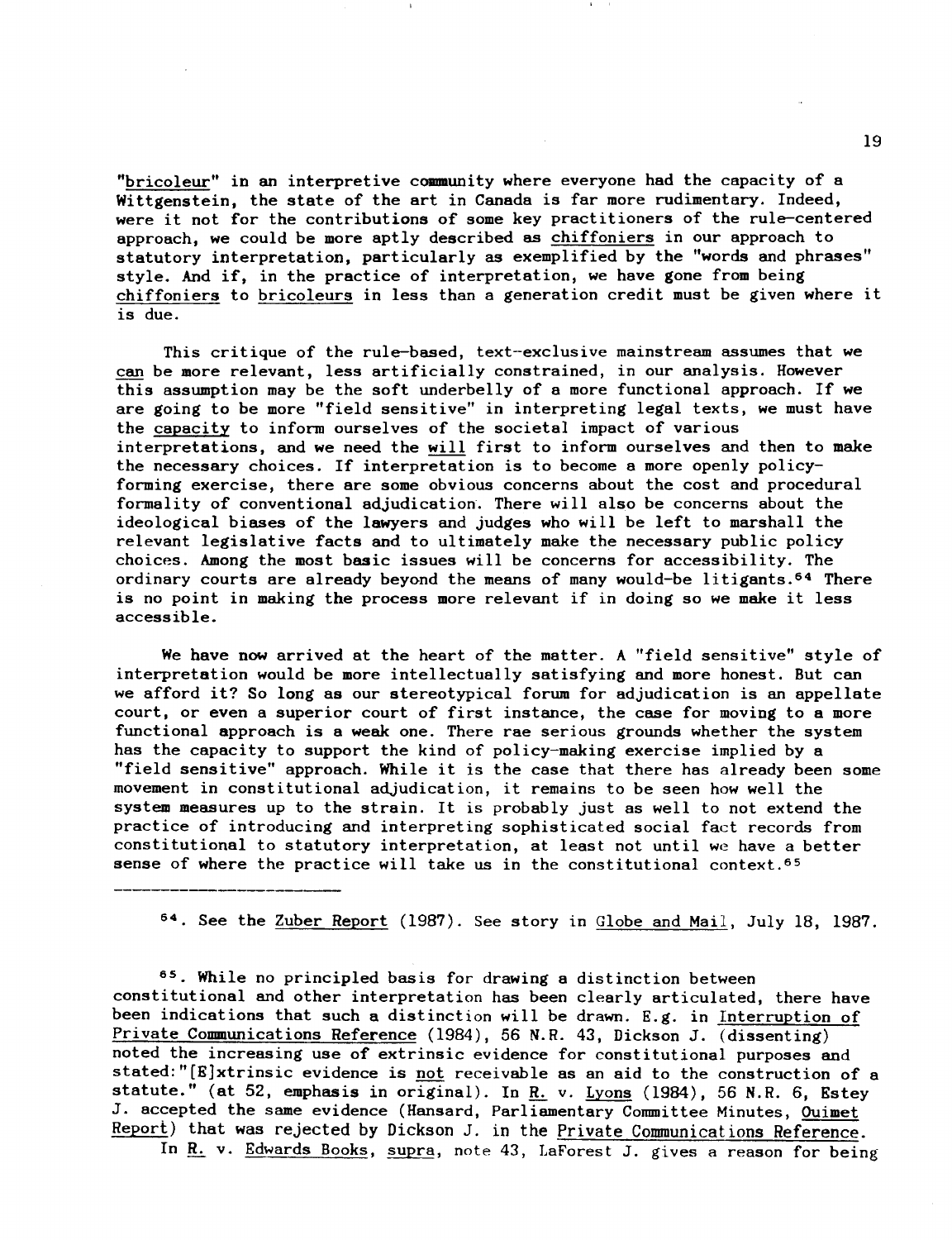But to resist the conversion of conventional adjudication into a broad social-fact-finding exercise is not necessarily to deny the potential for any move toward a more "field sensitive" style of interpretation. There are two interim steps which present realistic possibilities for change. The first is that we can move to a more functional style of interpretation in non-court forums such as in the case of administrative decisionmakers. The second opportunity for change is through the use of official and judicial notice. Administrative decisionmakers are not constrained by the same rules respecting admissibility of evidence as prevail in the ordinary courts. 56 Moreover, they are closer to the "field" to which we want them to be sensitive. Many are chosen because they have previous experience in their particular fields. All of them acquire on-the-job experience, dealing on a regular basis with cases of a similar nature and arising from the same context. Accordingly they start out being less isolated, they learn as they go, and they have more flexibility if they need to be better informed. Finally, the procedure in these forums ought to be less expensive for the parties. All things considered, it may well be appropriate to recognize a different set of· "rules" of interpretation for administrative decisionmakers than pertains to conventional adjudication, a set of rules which permits a more open quest for a functional interpretation.

As for judicial and/or official notice, if reliance upon such "evidence" is to be extended to the interpretation of statutes, it will encounter resistance from the doctrine developed in ordinary civil cases which has long insisted on notoriety and absence of controversy.<sup>67</sup> These strict standards have been relaxed in the constitutional context.<sup>68</sup> The best argument in favour of being explicit about notice of legislative facts is that it is "in the nature of things" that

more careful about the basis of social and economic facts in constitutional cases: "But as Marshall C.J. long ago reminded us, it is a Constitution we are interpreting. It is undesirable that an Act be found constitutional today and unconstitutional tomorrow simply on the basis of the particular evidence of broad social and economic facts that happens to have been presented by counsel." (at 803) From this I infer that it is first the difficulty of amending the constitution and the consequent responsibility of the courts to "get it right" and second the high profile of constitutional adjudication that constitutes the reason to be more careful in constitutional cases.

66. For an argument that a different set of rules with respect to evidence should apply in administrative contexts, see K.C. Davis,"An Approach to Problems of Evidence in the Administrative Process" (1942), 55 Harv. *L.R. 364.* 

<sup>67</sup>. Schiff, Evidence in the Litigation Process (1978), vol.2, at 653ff.

68. See supra, notes 43 to 45. Also Strayer, The Canadian Constitution and the Courts (1983), at 252-256. In the United States, there has been a recent proposal by K.C. Davis, who is generally given credit for coining the phrase "legislative facts", that the Supreme Court of the United States establish a research bureau, similar in nature to the Congressional Research Service. "Judicial, Legislative, and Administrative Lawmaking: A Proposed Research Service for the Supreme Court" (1986), 71 Minn. L.R. 1.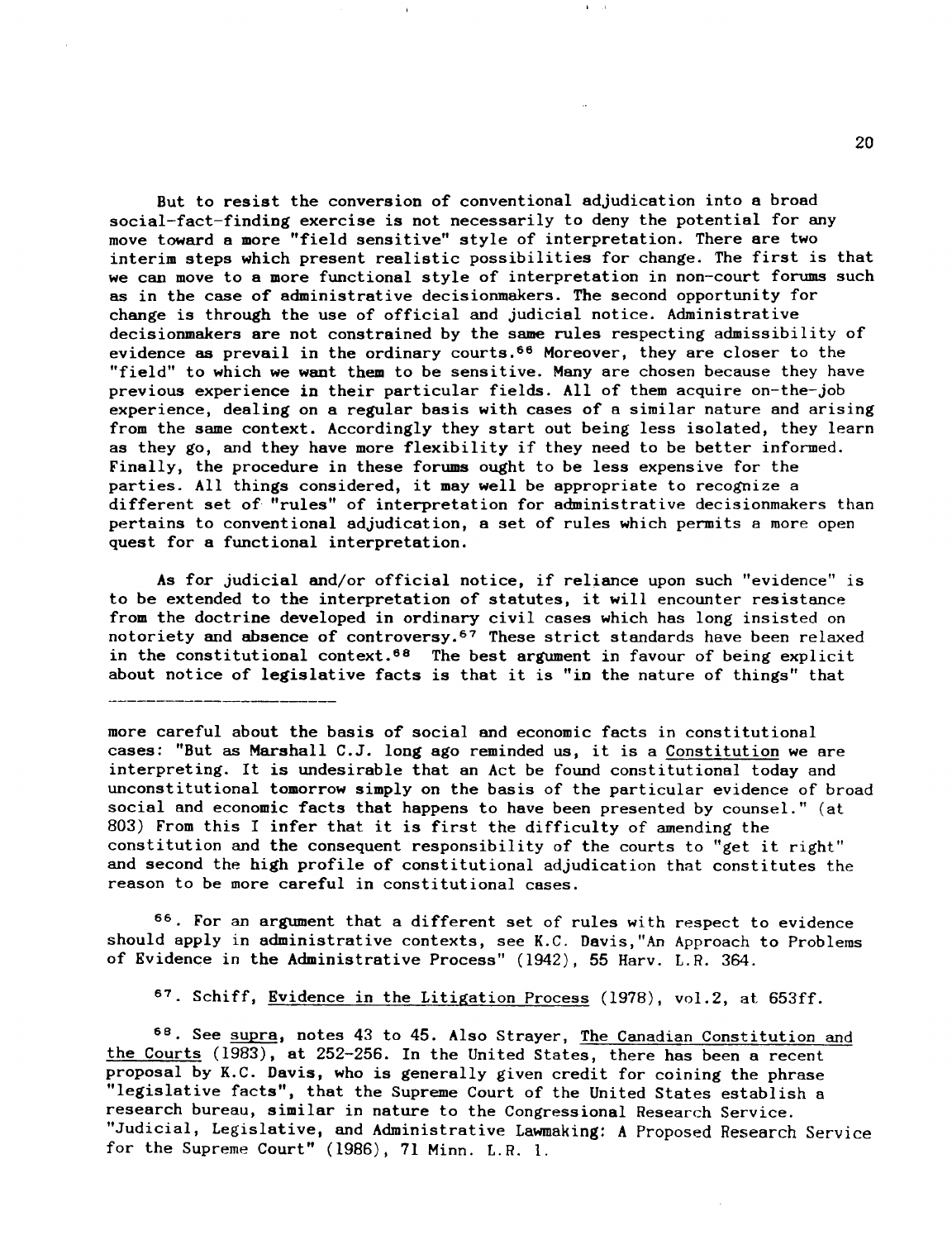interpreters will have recourse to their own assumptions about such matters, whether they do so explicitly or not. K.C. Davis recognized as long ago as 1942:

It is conventional wisdom today to observe that judges not only are charged to find out what the law is, but must regularly make new law when deciding upon the constitutional validity of a statute, interpreting a statute, or extending or restricting a common law rule. The very nature of the judicial process necessitates that judges be guided, as legislators are, by considerations of expediency and public policy. They must, in the nature of things, act either upon knowledge already possessed or upon assumptions, or upon investigation of the pertinent general facts, social, economic, political, or scientific. 69

It cannot be avoided, nor should it be, that in the course of interpreting legisaltive texts judges and administrators will rely upon their own sense of the relevant context and upon their own assumptions about the way in which various interpretations will "function". Accordingly the prevailing formalism in interpretation which pretends not to take such factors into account, indeed which denies that it would even be appropriate to do so, should give way to a modest element of functionalism which would add little or nothing to the cost of the process.

There will be some predictable claims regarding disadvantages of such an extension of judicial/official notice. The first will be that the parties will not have the opportunity to "test" the "validity" of the legislative facts in question. However it is not so much a matter of testing such "facts" as it is of having notice that the interpreter is concerned about a particular contextual aspect. If counsel were to quickly adapt to this new openness to the presentation of legislative facts, they would anticipate policy issues and openly address them in their pleadings. Moreover broad issues of social and legislative fact are hardly susceptible of proof or disproof in any event.<sup>70</sup> Judges and administrators will ultimately act according to their own world view. Just the same there is an advantage in being more frank about the relevance of such policy factors, since parties would at least have an opportunity to try to alter that world view. The likelihood of the decisionmaker "getting it right" is greater if argument is presented in an open fashion. The second predictable claim is that this type of openly political exercise will undermine public confidence in the courts and administrative decisionmakers. This one is difficult to take seriously. This is not the nineteenth century. It is already over half a century since the Legal Realists developed their still-unanswered critique. If courts can strike down Sunday-closing legislation, after it has been in force for eighty years, and interpret soliciting laws in a manner which effectively renders them unenforceable, and hold the entire body of legislation in a Province to be

 $69$ . Supra, note 68, at 402.

 $70$ . This question is more nuanced than I am presenting it here, both as regards the prospects for having a rational debate about social and economic facts and as regards the prospects of an interpreter "getting it wrong". See Peggy C. Davis, " 'There is a Book Out..." An Analysis of Judicial Absorption of Legislative Facts" (1987), 100 Harv. L.R. 1539.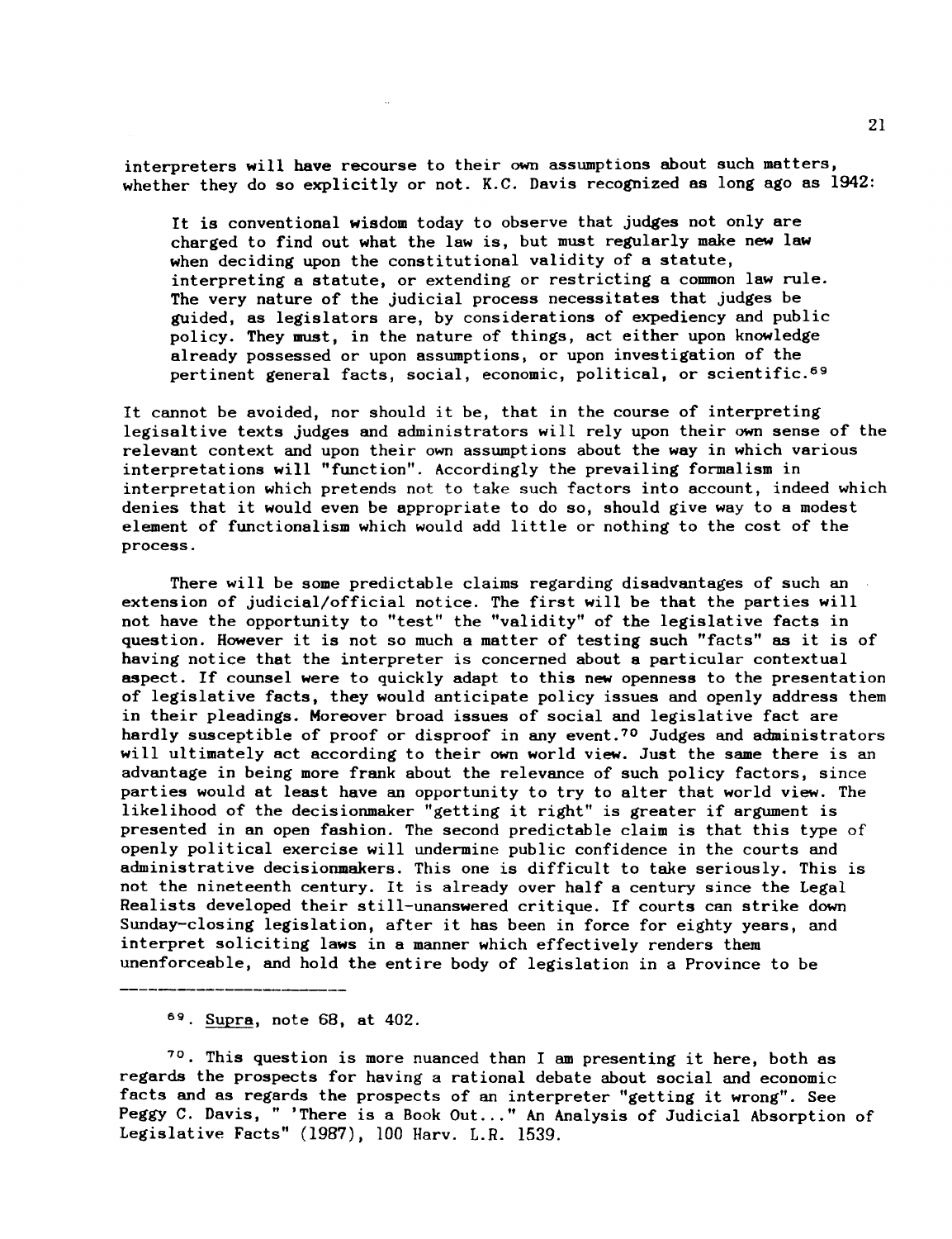unconstitutional but temporarily valid, surely it is a little late in the day to claim that Courts do not make public policy when they exercise their judicial function. And surely we underestimate the Canadian community if we contend that they will not stand for a plain recognition of the fact of judicial lawmaking.

On some "legislative facts" it will be difficult to find a consensus. But surely even people who dissent from the "noticed" view of the facts will be happier with the process if interpreters are frank about the underlying assumptions. Take the example of the decision by the Benchers of the Law Society of British Columbia in 1948 to refuse membership to an otherwise qualified applicant who had been a member of the Communist party.71 The Benchers stated clearly that they intended to "form their judgment fairly and honestly on the facts of this case in the light of their knowledge of Canadian affairs, of everyday affairs and matters of general information."72 The Benchers went on to state as the basis for their judgment that:

The history of the Communists in Canada, in Britain and in the United States during the last 3 or 4 years has shown that the doctrines of Communists are dictated from abroad and involve traiterous conspiracies and attempts against those countries. 73

It is highly unlikely that the Benchers of a Province of Canada would make that same statement today. But it is helpful in looking back at their decision to know exactly what assumptions were operating as they decided that being a member of the Communist party was a diasability for prospective members of the Bar. So far from the explicit recognition of legislative facts being a problem for the administration of justice by undermining public confidence in the rationality and objectivity of an interpretation, it could be a catalyst to encourage debate about the underlying assumptions. If legislative provisions with respect to the division of marital property are being interpreted restrictively because the interpreters feel a generous interpretation would encourage family breakdown, that should be part of the public record so that interested parties can react. If human rights legislation respecting sexual orientation is being treated conservatively lest homosexuality be encouraged, that too should be in the public domain, to give an opportunity for popular reaction. All things considered there is great potential in the expansion of the practice of judicial/official notice to make interpretation into a more participatory and democratic exercise.

71 Re Legal Professions Act. Re Martin, [1949] 1 D.L.R. 105.

 $72.$  Ibid., at 107

73 Ibid., at Ill. See also the decision of the British Columbia Court of Appeal affirming the Benchers: Martin v. Law Society of British Columbia, [1950] 3 D.L.R. 173 in which O'Halloran J.A. allowed: "Communists and their sympathizers have been astute to find their way into so-called peace, youth, cultural, student, welfare and various other societies and organizations, and there skilfully indoctrinate the young, the impressionable, and the irresponsible, with theories designed to weaken and destroy the foundations of our free society." (at 177).